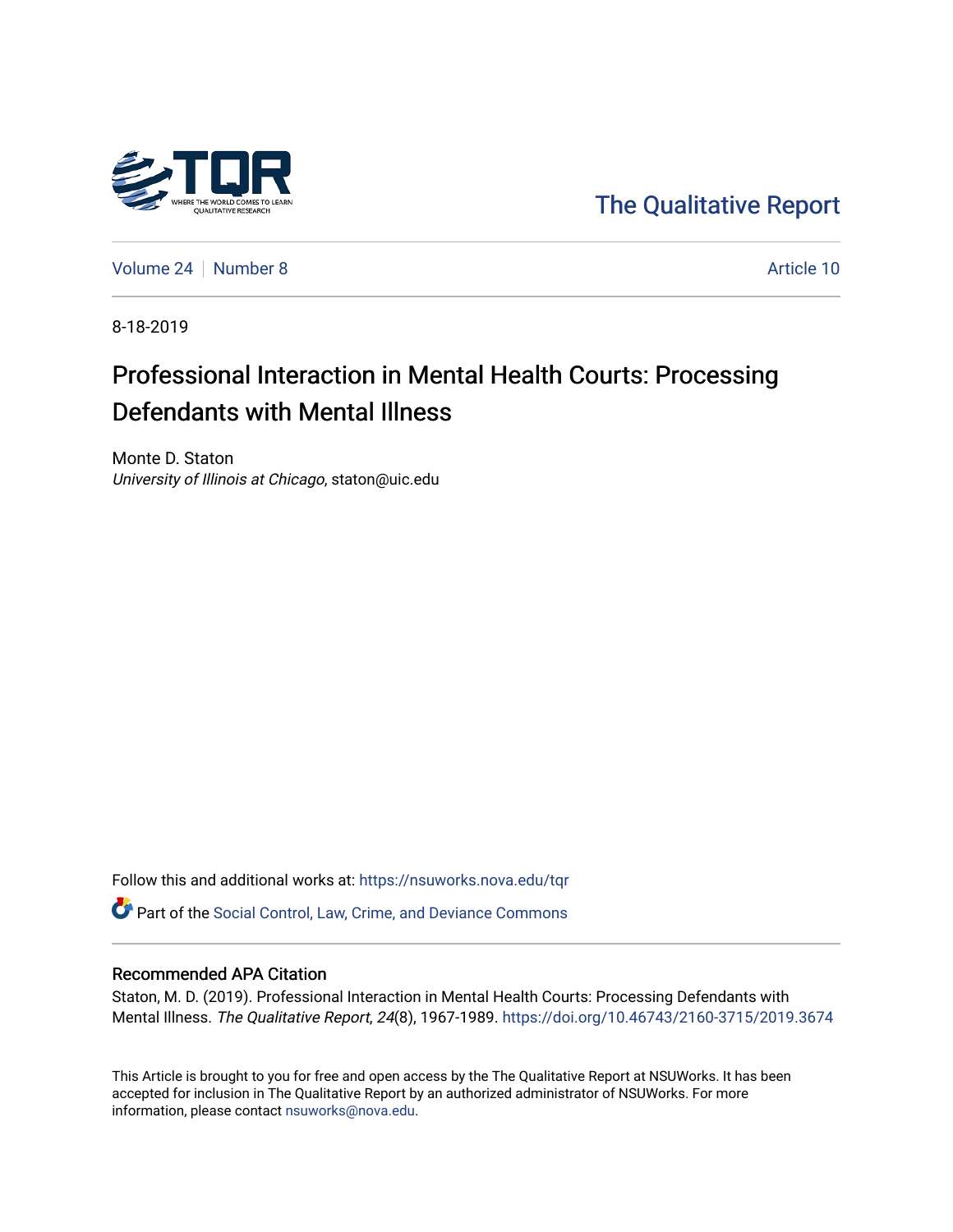# **Qualitative Research Graduate Certificate** Indulge in Culture Exclusively Online . 18 Credits **LEARN MORE**

### Professional Interaction in Mental Health Courts: Processing Defendants with Mental Illness

#### Abstract

In this paper, the author presents ethnographic research and analysis of how criminal justice and mental health professionals interact with each other and with criminal defendants with mental illness in running a mental health court (MHC) program. Ethnographic field research included observations of court programs, interviews of professionals, and gathering of textual documents, at nine MHCs in a Midwestern state. In MHC criminal defendants with mental illness participate in a program of regular court appearances, probation supervision, and mandated treatment, rather than being incarcerated in jail or prison. The author utilized the symbolic interaction perspective and examined how the professionals work together to select participants and judge their performances. Professionals interact and share case documents in socially constructing the participant. They operate the program as a filter so that a relatively small number of the population of incarcerated persons with severe mental illness in the state successfully graduate from the program. Implications of these findings are discussed.

#### Keywords

Mental Health Courts, Professionals, Interaction, Ethnography

#### Creative Commons License



This work is licensed under a [Creative Commons Attribution-Noncommercial-Share Alike 4.0 International](https://creativecommons.org/licenses/by-nc-sa/4.0/)  [License](https://creativecommons.org/licenses/by-nc-sa/4.0/).

#### Acknowledgements

Funding: This project was supported in part by Grant # 06-DJ-BX-0681 and Grant # 08-DJ-BX-0034 awarded by the Bureau of Justice Assistance, Office of Justice Programs, U.S. Department of Justice. Points of view or opinions contained within this document are those of the author and do not represent the official position or policies of the U.S. Department of Justice.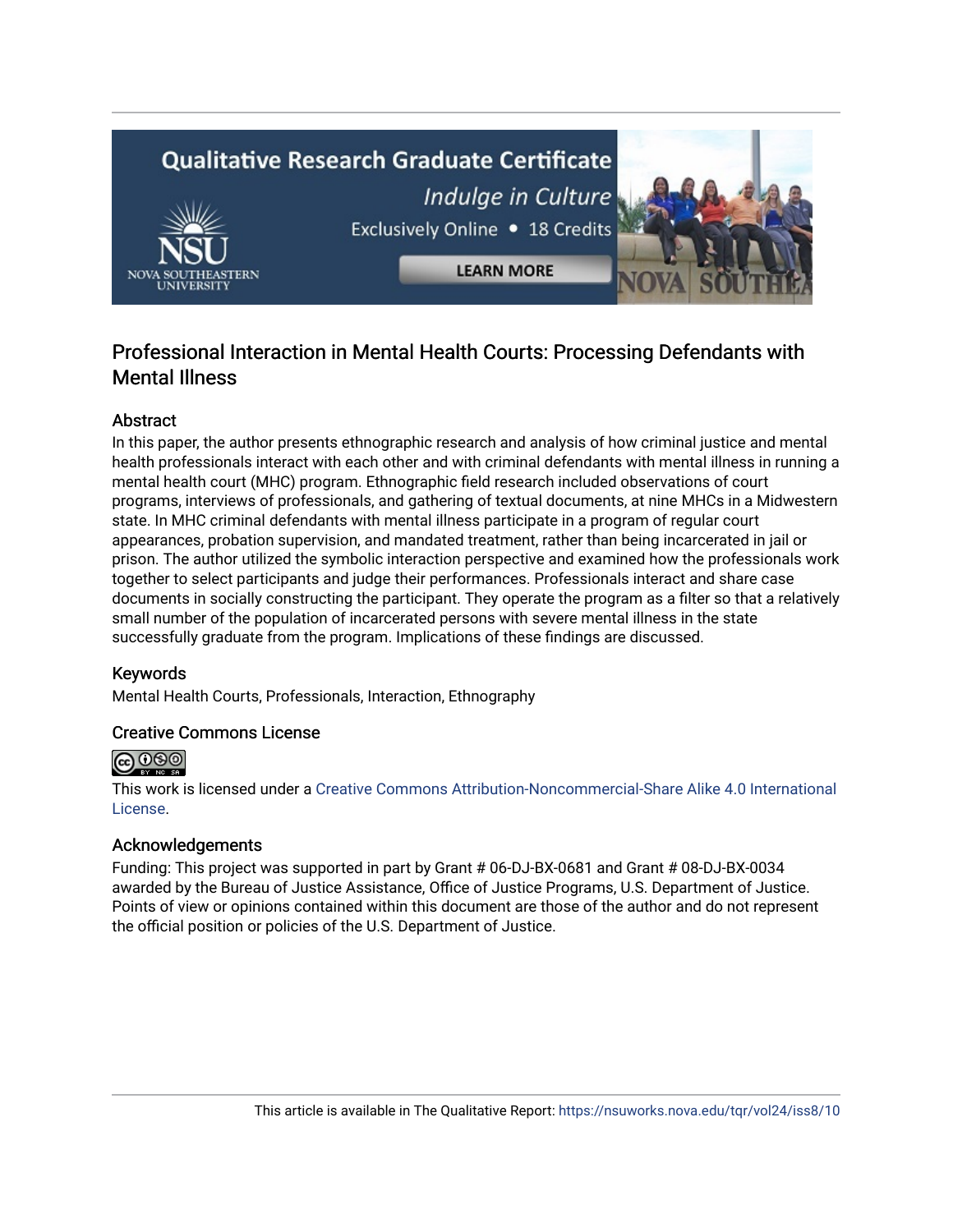

## **Professional Interaction in Mental Health Courts: Processing Defendants with Mental Illness**

Monte D. Staton University of Illinois at Chicago, USA

*In this paper, the author presents ethnographic research and analysis of how criminal justice and mental health professionals interact with each other and with criminal defendants with mental illness in running a mental health court (MHC) program. Ethnographic field research included observations of court programs, interviews of professionals, and gathering of textual documents, at nine MHCs in a Midwestern state. In MHC criminal defendants with mental illness participate in a program of regular court appearances, probation supervision, and mandated treatment, rather than being incarcerated in jail or prison. The author utilized the symbolic interaction perspective and examined how the professionals work together to select participants and judge their performances. Professionals interact and share case documents in socially constructing the participant. They operate the program as a filter so that a relatively small number of the population of incarcerated persons with severe mental illness in the state successfully graduate from the program. Implications of these findings are discussed. Keywords: Mental Health Courts, Professionals, Interaction, Ethnography*

Mental health courts (MHCs) are specialized criminal court programs established and run by criminal justice and mental health professionals for criminal defendants identified by the state as having mental illness. A limited number of such defendants become referrals to MHC if their respective cases meet qualifications for participation, and a smaller number are selected to become participants. MHCs aim to divert defendants with mental illness away from incarceration and toward community mental health treatment. Cases are processed by requiring that defendants have mandated mental health treatment monitored regularly through court hearings in which a judge imposes sanctions for non-compliance with treatment plans (Goldkamp & Irons-Guynn, 2000). In this paper I present ethnographic research and analysis of how criminal justice and mental health professionals work with each other and with defendants with mental illness to run an MHC.

The criminal justice and mental health systems are based on two different social constructions of human behavior. In criminal law, human behavior is understood from a perspective of moral reasoning where people freely choose their own behavior, which may be good or evil. By contrast, in behavioral science the causes or reasons for behavior are explained by considering psychological, biological, and social factors in a person's history (Erickson & Erickson, 2008). In MHCs, professionals from two institutions with differing perspectives on human subjects speak with each other during staff meetings, court calls, and other times using the language of professional criminal justice and mental health discourses while sharing understandings of how to process defendants in everyday work activities. Through ethnographic observation, I found that entry and progress in the program for the individual defendant is largely centered on important professional judgments. Professionals interact with criminal defendants with mental illness and make crucial decisions regarding acceptance of referrals and progression of program participants. Of course, when MHC professionals interact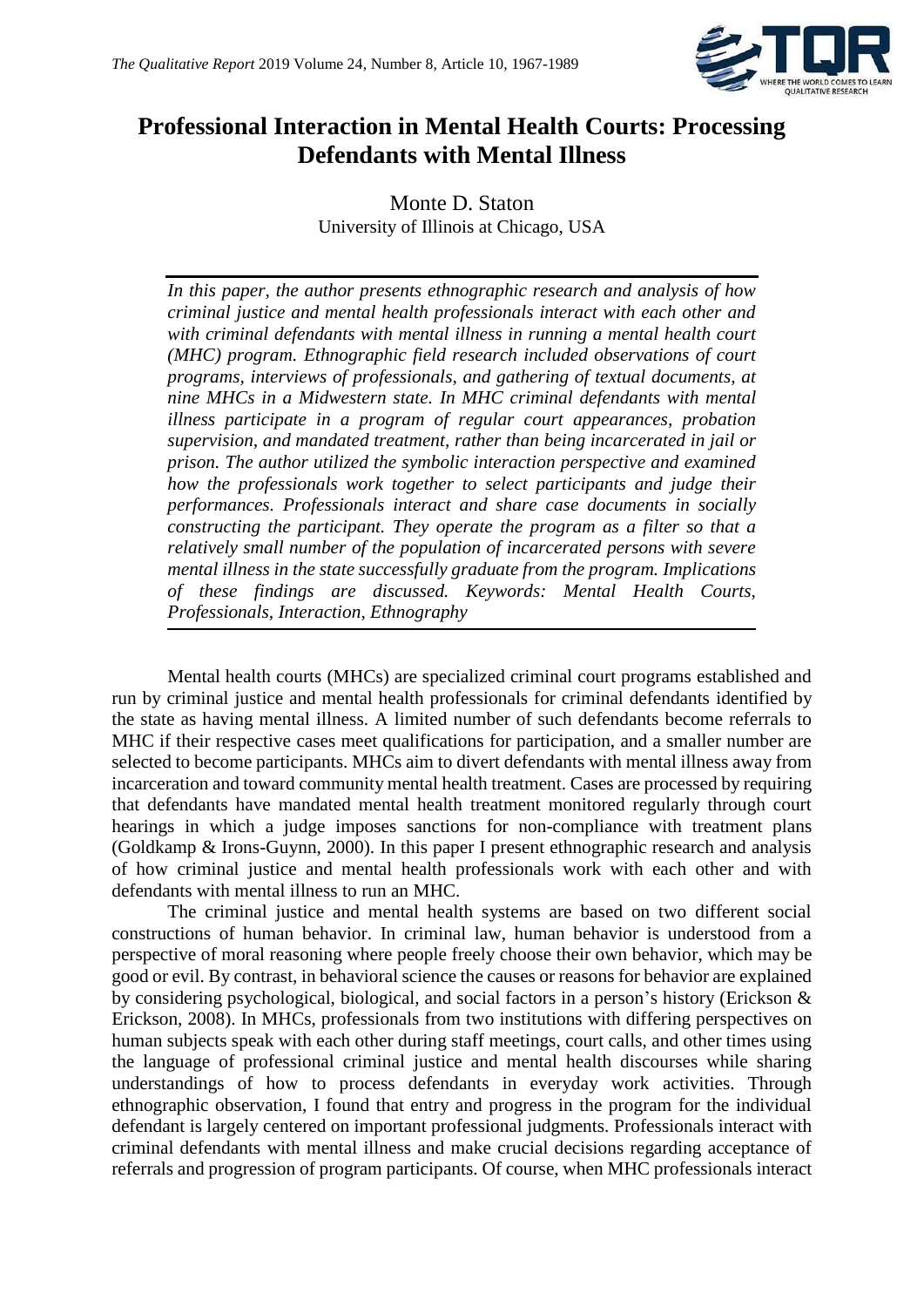with criminal defendants, the defendants make judgments about the professionals' work. But there is a fundamental asymmetry of power (Goffman, 1956) during interactions between MHC professionals and criminal defendants with mental illness. In MHC, professionals make judgments of defendants at key moments affecting program entry and outcome. The defendants with mental illness, on the other hand, have very limited and sometimes coerced choices, as the alternative to MHC is incarceration.

The ethnographic research and analysis that I present here focuses at the level of interaction within the MHC program, investigating how it is organized and run by criminal justice and mental health professionals working together to process defendants with mental illness. The aim of ethnography is to see the field setting through the eyes of the people who are engaged in the social action (Hammersley & Atkinson, 1995). Doing ethnography, a researcher does not test hypotheses, but can enter the field asking basic research questions (Warren & Karner, 2010). Two primary questions of this research were: (1) How do mental health and criminal justice professionals work together in running the MHC program? (2) How do professionals understand and process the criminal defendants whom they encounter? In the analysis I utilize concepts of Goffman's symbolic interaction perspective and research on professional work and textual processes in institutions. Goffman (1959) presented a framework by which human interaction based on shared understandings may be analyzed dramaturgically as the performance of roles on various stages. Criminal justice and mental health professionals play their roles from different institutional backgrounds and operate the MHC program through processes of interaction which share language and contain shared understandings, used in specific ways in specific contexts - such as the back stage (Goffman, 1959) of the staff meeting interacting with each other or the front stage (Goffman, 1959) of the courtroom interacting with participants. The present analysis also includes textual processes that provide legitimacy for professional actors and occurred as part of the observed interaction.

In this paper, I expand on the existing body of knowledge regarding MHCs by detailing, at the program level, the micro- and meso-interactions (Fine & Hallett, 2014) of professionals of different institutional backgrounds while working together and sharing understandings regarding defendants with mental illness. In the following background section, I cover prior research, followed by a methodology section in which I provide description of the ethnographic method utilized in studying nine MHCs in a Midwestern state. (All names of geographic regions and persons in this paper are pseudonyms.) Next, I present findings revealing how, in everyday work, MHC professionals interact with each other utilizing criminal justice and mental health terminology, share official documents, interact with referrals and participants, collaborate to make performance judgments of each, and run the program as a filter. These judgments may be affected by the personal story of the defendant learned by professionals over time. I conclude the paper with discussion of the implications of findings and criticism of how MHCs approach the problem of persons with severe mental illness (PSMI) in the criminal justice system.

#### **Background**

The problem of increasing numbers of PSMI being arrested and appearing in criminal courts developed after deinstitutionalization was put into effect in the 1960s and 1970s. Hundreds of thousands of PSMI were released from confinement and into communities across the country, ostensibly to be cared for by community mental health centers providing treatment and medications (French, 1987). However, law enforcement officials became the de facto managers of PSMI living in the community who were not receiving enough involvement from community mental health workers (Kiesler et al., 1983). Many encounters between PSMI and law enforcement officers led to arrest and incarceration, and the criminal justice system began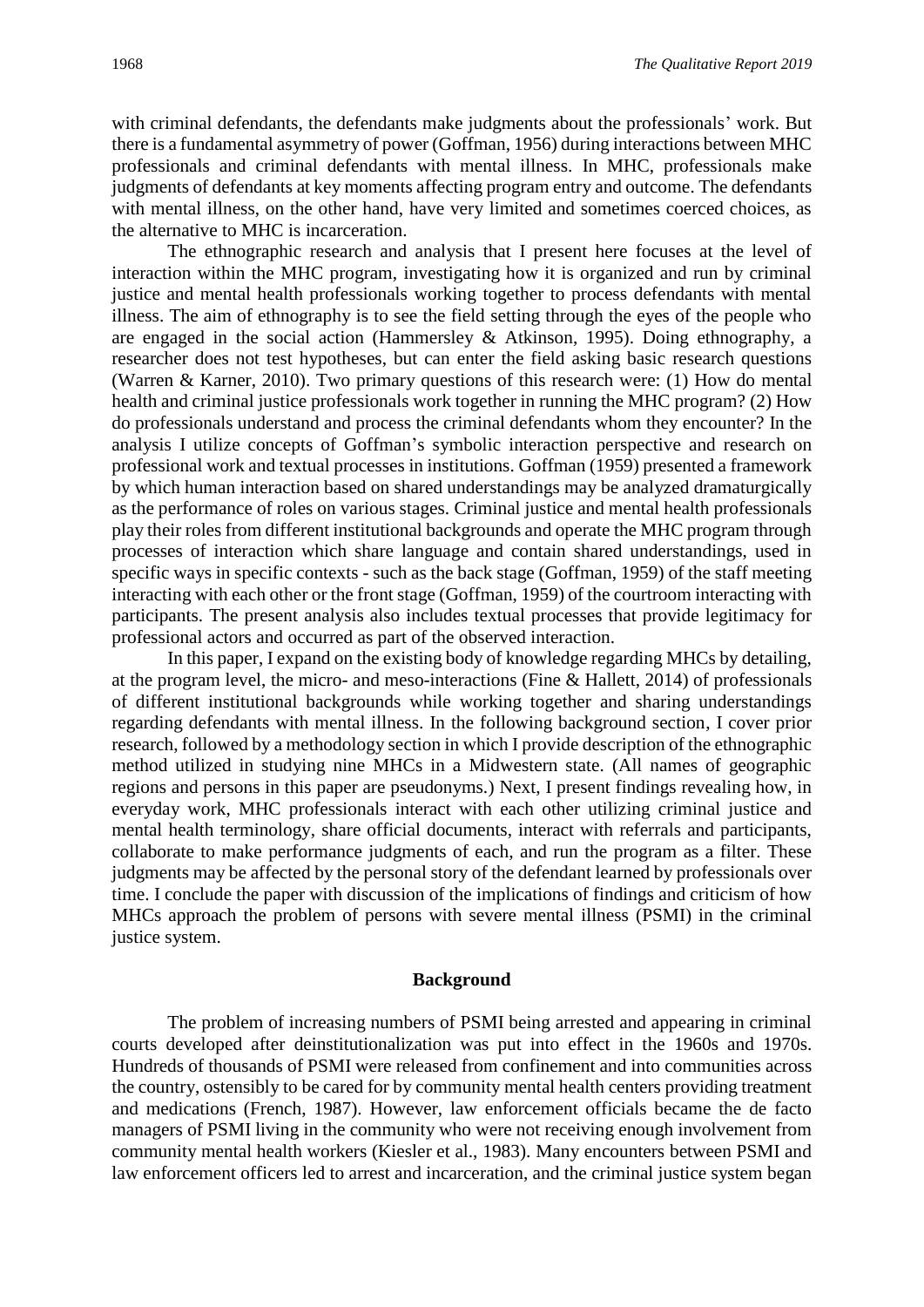a build-up of increasing numbers of individuals whose behavior was too problematic for independent living in the community (Goldkamp & Irons-Guynn, 2000).

MHCs are part of a broader category of specialized criminal courts described in academic literature as "problem-solving courts" (Berman & Feinblatt, 2005). Specialized criminal courts have been introduced by numerous criminal justice systems throughout the United States to deal with various social problems, including domestic violence, drug addiction, and mentally ill persons in criminal justice. The essential components of problemsolving courts are enhanced judicial oversight, longer periods of case management and postadjudicative supervision, and a philosophy of administering restorative rather than retributive justice (Butts, 2001). An important element of problem-solving courts is the relational approach whereby the judge establishes a personal relationship with each individual participant over repeated court hearings (Stefan & Winnick, 2005).

Following the establishment of drug courts, specialized courts for defendants with mental illness were established and have grown to more than 300 throughout the U.S. (Strong, Rantala, & Kyckelhan, 2016). In MHCs, a limited number of defendants diagnosed with mental illness become referrals if their respective cases meet qualifications for participation, and a smaller number are selected to become participants. MHCs were initially designed to hear misdemeanor, non-violent cases of PSMI, but as the programs developed, they began accepting felony cases, including some defendants charged with violent offenses (Redlich, Steadman, Monahan, Petrila, & Griffin, 2005).

Although the evidence is mixed (Sarteschi, Vaughn, & Kim, 2011), a number of studies have demonstrated how MHCs reduce recidivism (e.g., Burns, Hiday, & Ray, 2013; McNeil & Binder, 2007). However, Wolff (2002) suggests that selection bias is present regarding those who enter MHCs, such that more capable individuals enter the programs relative to PSMI who undergo traditional criminal justice processing. Wolff, Fabrikant, & Belenko (2011) found variation in selection processes of six MHC programs they studied. Ineligibility was mostly determined by criminal offense and history, psychiatric disorder, and motivation of the defendant. Self-selection bias is present, as participants more amenable to treatment enter MHC programs, while other selection biases include judge opinions after meeting with referrals, and specific available treatments in the jurisdiction. MHC studies may find reduction in recidivism and benefits for participants, but the programs serve less than 2 percent of the target population in those jurisdictions where they exist, and participants may not be those most impacted by criminal justice involvement and a lack of services (Wolff, 2017).

Gallagher, Skubby, Bonfine, Munetz, and Teller (2011) interviewed 59 professionals working in 11 MHCs and explored how professional staff understand the goals of MHC, their own professional roles, and the roles of other team members. They found that the various mental health and criminal justice professionals understood each other's roles and shared a common goal of serving participants' needs. The professionals were aware of the different orientations of criminal justice and mental health but believed them to be beneficial in that a balanced approach could be applied to MHC participants (Gallagher et al., 2011). But the study did not include field observation of the professionals in everyday work, including their decision-making interactions.

The available research regarding mental health courts is mostly descriptive and written from a legal, psychological, social work, or criminal justice practitioner perspective (see for instance Hughes & Peak, 2013; Redlich et al, 2005; Seltzer, 2005). With this paper I aim to add to the literature by providing in-depth qualitative exploration of professional work in MHCs from a sociological perspective. I contribute to scholarly understanding of MHC processes with these findings and provide insight into how these courts work with defendants with mental illness and their complex issues. I also hope to inform those criminal justice and mental health professionals who work in MHCs or may be considering the use of MHC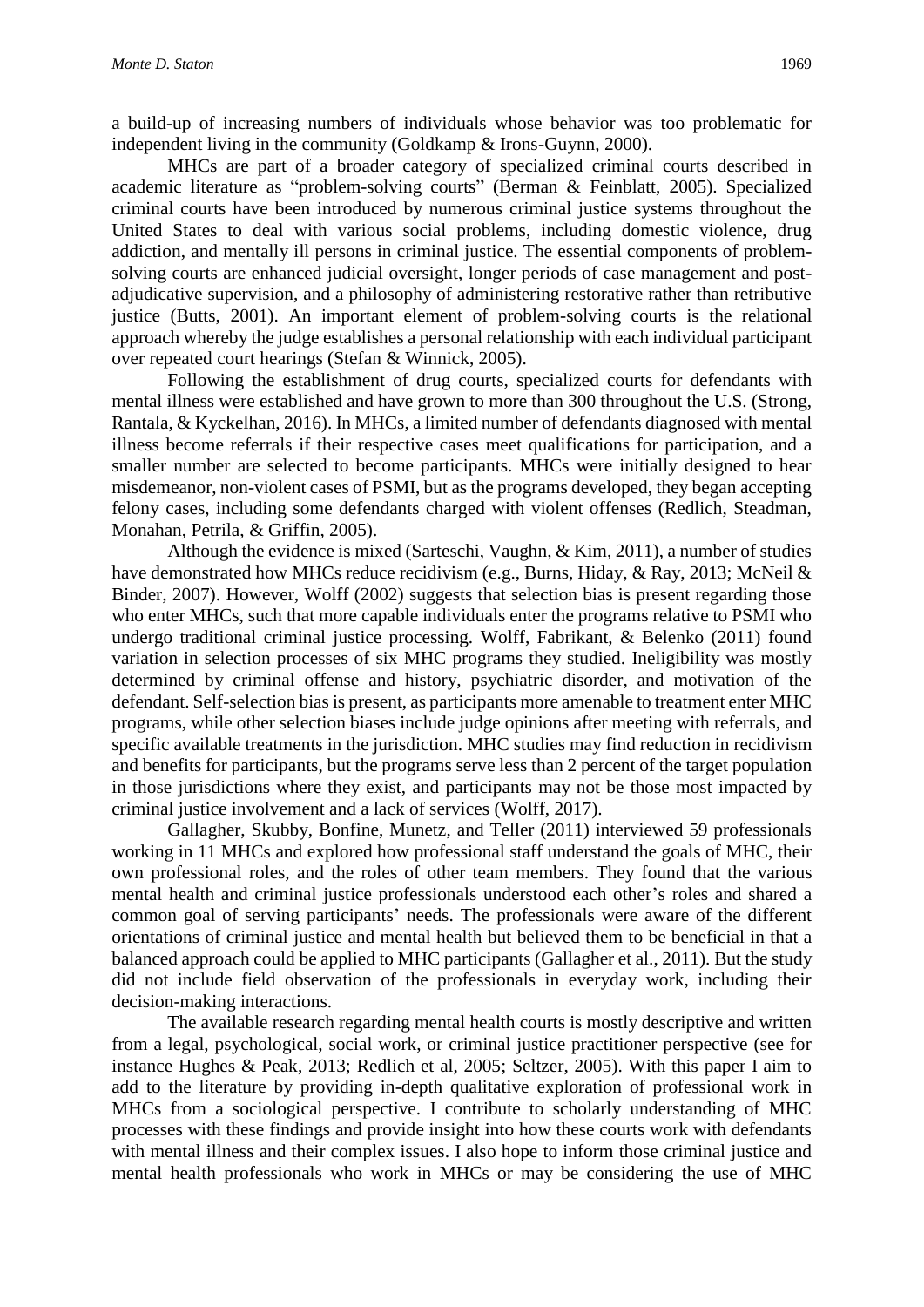programs. With an enhanced understanding of MHCs, professionals may be aided in determining how best to run the programs, or whether or not MHCs best promote the interests of defendants with mental illness.

The research and analysis presented here was made possible because, as a graduate student of sociology, I assisted my mentor in designing a multi-faceted, state-funded study of MHCs in which I was the only field researcher. This allowed me to conduct the field research piece of the overall study as an ethnographer immersed in the work world of mental health and criminal justice professionals at each MHC. One reason for this approach is that I had past years of experience as a mental health worker before becoming a graduate student which I could draw on to build rapport with professionals at the sites. It was my hope that, in carrying out the field research, I could explore new territory in the scholarly research on MHCs.

#### **Methodology**

In this paper, I present analysis of qualitative data that I collected as part of a larger, funded, state-wide study of MHCs, including ethnographic observation, interviews, and textual documents. We designed the overall study to be comprehensive and collect both quantitative and qualitative measures. Qualitative methods of observation allowed for exploration of how the professionals in MHCs conducted and understood their work with defendants with mental illness. By doing an ethnography, I could study how MHC professionals did their work and interacted with defendants with mental illness and attempt to understand MHCs and defendants from the perspective of those who ran the programs. Observational field methods are particularly suited for research from the perspective of symbolic interactionism (Rudy, 1986), which I utilized for analysis. Symbolic interactionists study how human actors construct and respond to their worlds on the basis of meanings about phenomena that they develop through shared symbols, such as language, in interactional processes (Rudy, 1986). By conducting individual and focus group interviews of the professionals, and gathering textual documents used in the programs, I was able to triangulate the data, which strengthens the validity of findings (Berg, 2009).

All methods were approved by a university Institutional Review Board as well as the state funding agency. For this study, I focused the qualitative research and analysis within the MHC program at the level of interaction. To begin the larger study, we conducted a state-wide survey of Midwestern criminal court jurisdictions identifying nine existing MHCs, each having been in operation for at least a year, and each located in one of eight counties in the state: Collins, Ferry, Gabriel, Gilmour, Hackett, Manzanera, Lynne, and Waters: one program in Bevan City and one in the suburb of Tandy. Officials at each of these sites gave permission to conduct further data collection, and I made multiple site visits to each program. I conducted field observations, including staff meetings and court calls, and spent time before and after these events with professionals at their work sites. There was a total of 90 site visits that I made for observation, with each site observed at least twice, and six sites observed eight or more times. In writing ethnographic field notes, I focused on the work activities of MHC professionals as they interacted with each other during staff meetings and court calls, and with participants before and during court calls. I took field notes during each observation and added extensive detail shortly after. Additionally, I utilized open-ended questions for focus group interviews at each site, exploring how professionals conducted MHC, and included a total of 82 criminal justice and mental health professionals: judges, assistant state's attorneys, public defenders, probation officers, court administrators, social workers, psychologists, and nurses. Additionally, key professionals participated in fourteen individual follow-up interviews conducted to clarify items and delve deeper into processes discussed during focus groups and observed during staff meetings and court calls. Finally, I gathered textual materials such as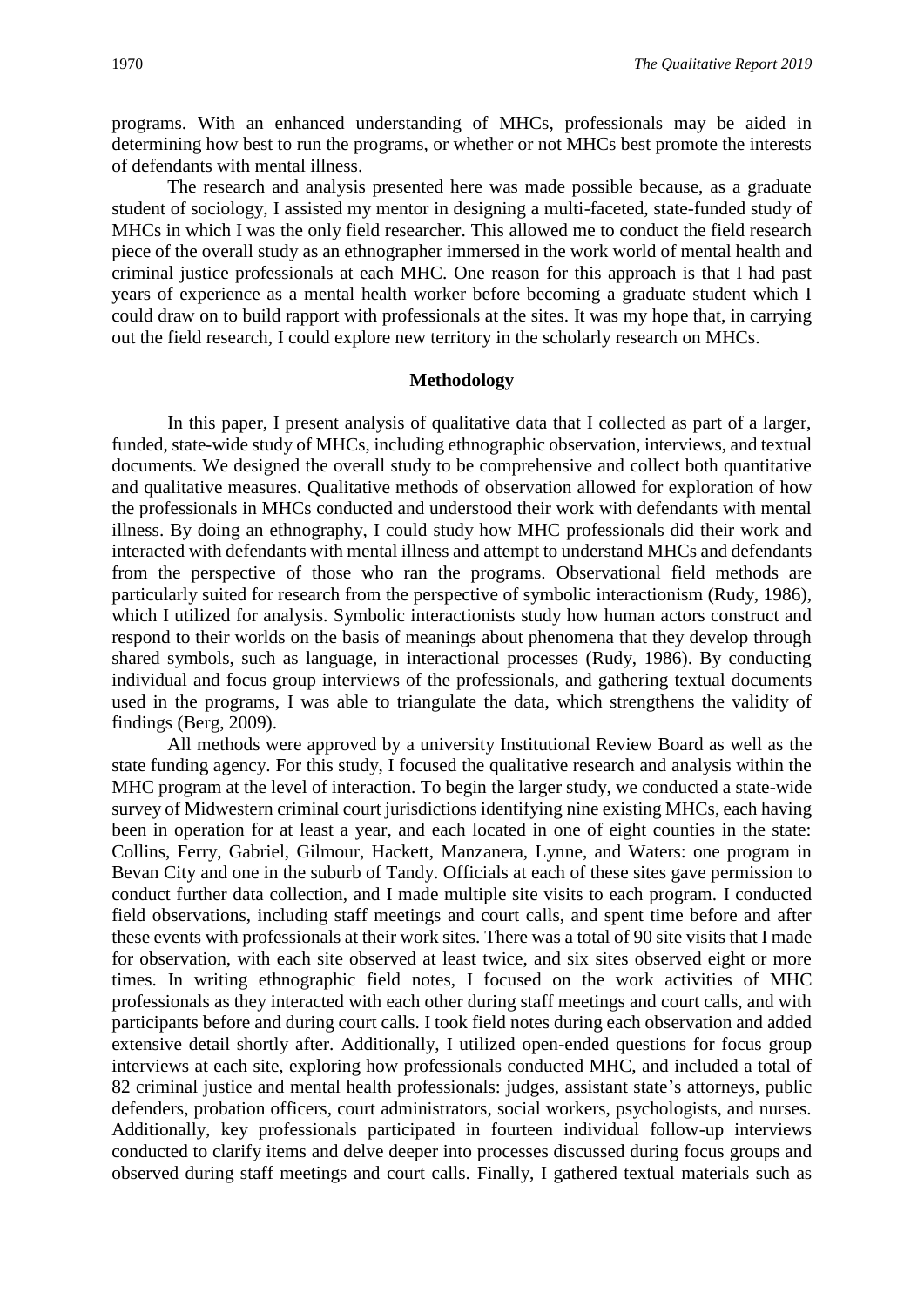official forms, unofficial meeting agendas, and court literature from each of the sites and added these to the observational and interview data for analysis.

I also made observations of MHC referrals and participants and conducted survey interviews of participants at three sites with a total of 30 participants, including all in the smallest MHC. However, I focused the ethnography on the perspective of professionals rather than program referrals and participants. This occurred for a number of reasons. A major goal of the state-funded research was to study how professionals had organized and were operating MHCs, thus focus groups were conducted at each site. Also, field observations at each site included attending the staff meeting limited to professionals only and then attending a court hearing with defendants and others present. This allowed for a backstage view of professional work in small group interaction followed by related front stage presentation in court (Goffman, 1959). Finally, during field observations I occasionally talked with defendants, but developed more in-depth rapport with a number of professionals who often talked to me informally. I introduced myself to them as a researcher on a state-funded study of its MHC programs. One way I developed rapport was to talk of my past work in vocational programs for adults with mental illness before becoming a researcher.

I analyzed the qualitative data from my field research by pooling interview transcripts, field notes, and textual documents in Qualrus, a qualitative analysis software program that enables line-by-line coding, memo writing, comparison, and the development of linkages and themes. I focused the data analysis on processes occurring within MHCs as professionals did their everyday work. After focused coding, I developed a thematic narrative (Emerson, Fretz, & Shaw, 1995) to explain how professionals work together and process defendants with mental illness. In the findings below, I present the collective story of how MHC professionals do their work with defendants with mental illness and analytic description of the program (Warren & Karner, 2010).

#### **Findings**

In this section, I describe the organization of MHC and present a conceptual sketch of the professionals and defendants with mental illness engaged in interaction. I also examine professional work activities, including judging referral acceptability, encouraging success and sanctioning bad behavior, judge's use of emotivism, learning a defendant's story over time, using value dichotomies, and making performance judgments allowing MHC to operate as a filter.

#### **The Organization of MHC**

The periodic MHC hearing is the organizational basis for each program. Professionals at each MHC hold a staff meeting before each hearing during which they discuss new referrals and current participants. Each of the programs followed the same model in which one of the professionals, typically holding a job title of "Program Coordinator" or similar, is the organizer of the program, and filling a boundary spanner (Steadman, 1992) work role as a bridge of communication between the criminal justice and mental health professionals. The Program Coordinator accepts written applications from defendants charged with crimes. These applicants are known as "referrals." The assistant state's attorney working MHC screens applicants first for legality and acceptability of case, then remaining referrals are discussed by the MHC team during staff meetings. Newly selected defendants agree through signed documents formally recognized by the judge during a court hearing to participate in the program for a year or two by following a treatment plan and other requirements.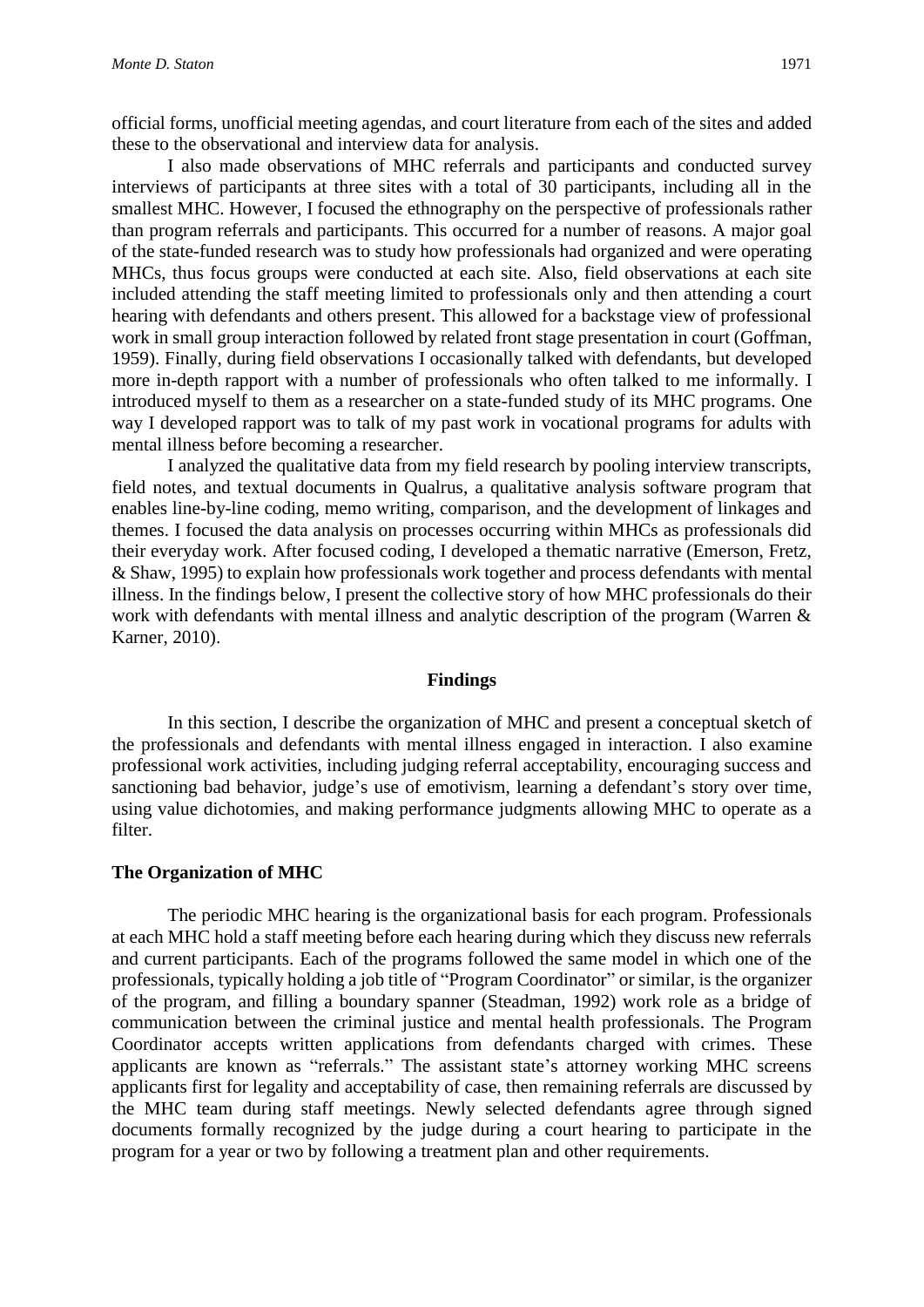Participants meet regularly with probation officers who monitor for the court, and with social workers and other mental health professionals who may directly provide mental health treatment services or serve as case managers linking participants to services. Probation officers and social workers in MHC play the most important monitoring roles, meeting with the participants often during individual appointments and service activities in between court hearings. The probation officer is responsible for monitoring for the court, while social workers are responsible for writing mental health treatment plans which are court mandated. Typically, a probation officer and social worker work together to form a monitoring dyad for each participant. Each MHC also has a public defender to represent the legal interests of participants. MHCs are non-adversarial programs, meaning that defense and state actors work together in the interests of the defendant. When participants enter MHC, they generally are transferred from an adversarial public defender to the MHC public defender working as part of a collaborative team of professionals. The MHC public defender serves a role as legal representative of defendants during staff meetings and court hearings, but some public defenders work with probation officers and social workers in monitoring and assisting defendants outside of court. Monitoring professionals report on the progress of each participant during staff meetings, which include the judge, and after discussion a plan is made so that professionals present a unified front during the court hearing.

MHC participants are required to attend periodically held hearings and appear before the judge to discuss progress in following program treatment guidelines since the most recent court appearance. The judge's personal relationship formed with each defendant during hearings is a primary component of MHC, thus the judge role is symbolic of state power and highly influential in motivating the defendant.

Participants begin the program by being required to attend every MHC hearing, which may be weekly or bi-weekly. The MHC professionals in the staff meeting before each court hearing discuss characteristics of referrals and the recent progress of participants and determine how the judge and others should respond to each of them during the court hearing. If performing adequately in the program, judges allow participants to attend MHC hearings less frequently as they progress. Over time a participant either succeeds in the program in the eyes of the professionals and graduates in court during a formal ceremony or is terminated from the program as an unsuccessful outcome. The judge may terminate the unsuccessful participant and consider time served on probation as adequate, transfer the case to another type of probation for further supervision, or sentence the unsuccessful participant to incarceration in jail or prison.

#### **A Conceptual Sketch of MHC Interaction**

I observed personal interactions in MHC as professionals did their everyday work, and in doing so noted the constant use, sharing, and discussion among professionals of documents tied to an individual defendant. This was especially true of staff meetings, where criminal records, court records, mental health assessments, criminal risk assessments, program applications, treatment plans, and progress reports on each individual defendant were freely shared. The sharing of information is made possible by having defendants sign waivers to release information. It seemed two forms of interaction were occurring simultaneously. There was the social, personal interaction among professionals and between professionals and defendants, and another type of interaction centered on each defendant that occurred among professionals as they shared textual documents and created the official case.

**Personal interaction.** Personal interaction occurred in MHCs as professionals engaged in direct, shared communication with each other and with each referral/participant, primarily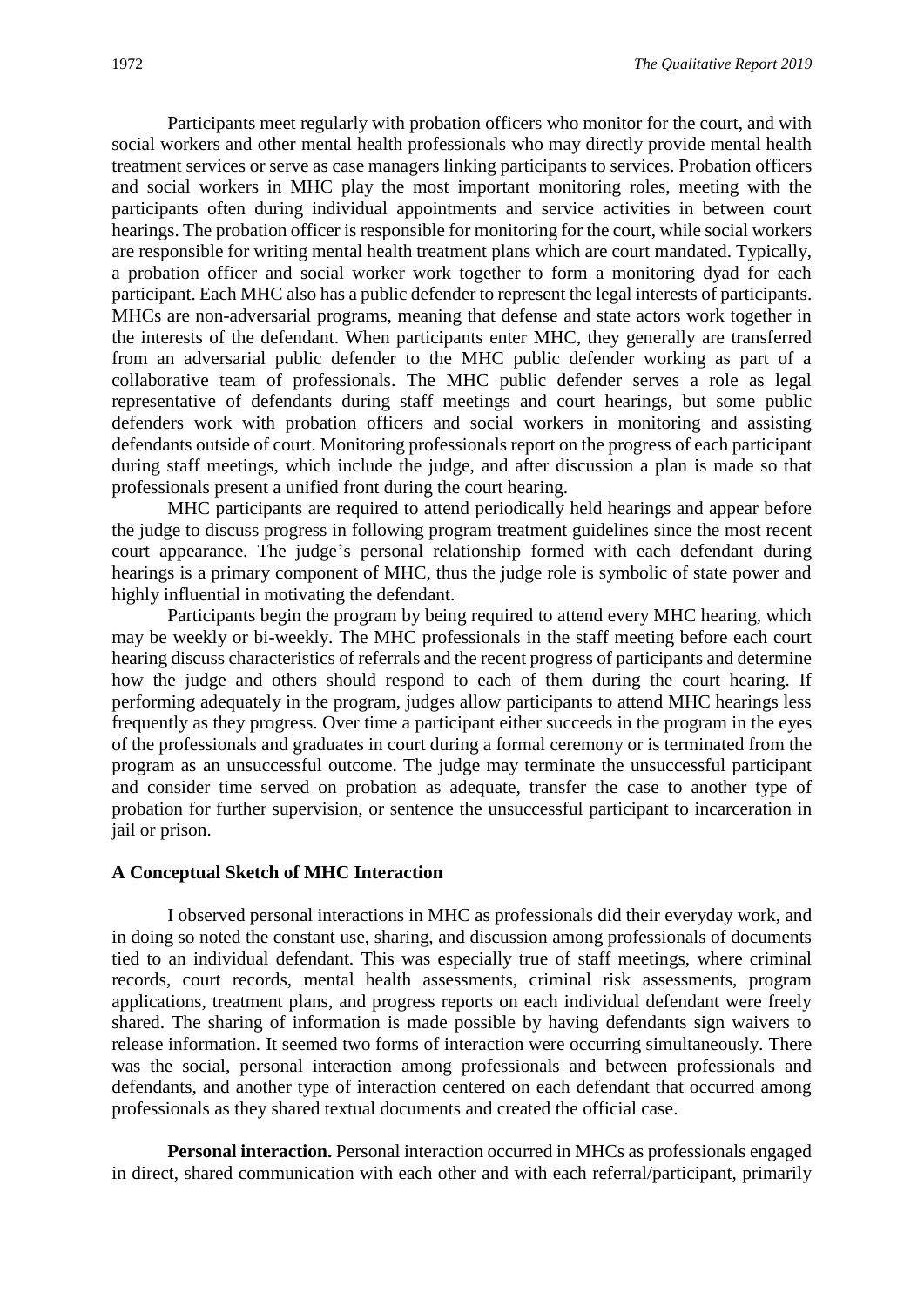face-to-face conversation during private appointments and before, during, and after staff meetings and court calls. Many professional interactions away from the court with each other or with participants were not observable given limits on my data collection to staff meetings and court calls. But during observations and interviews I was able to gain information about work activities that I could not actually observe, such as meeting in private with a participant for evaluation or counseling purposes, taking participants to other organizations to receive services, reading over information about cases in one's office, sharing e-mails and telephone calls with each other to discuss participants throughout the week, and others.

During field observation and focus group interviews there was little dissent among professionals as they personally interacted, although at times they disagreed. Professionals of one institution shared vocabularies of another. For instance, criminal justice professionals freely discussed mental health symptoms of defendants, while mental health professionals would refer to levels of criminality during staff meetings. At times, debate might ensue about whether a given defendant was a "criminal" who makes immoral choices, or a diseased person whose bad behavior is due to mental illness. But such debates did not fall neatly between professionals of criminal justice on one side and mental health professionals on the other. Often, the professional asking that bad behavior be excused was one who had spent most time learning the story of the defendant in question, such as the probation officer or social worker. There were disjunctions between criminal justice and mental health views toward human behavior among professionals, which I will return to below, but little open conflict. Overall, professional interactions observed in MHC were very friendly, cooperative, and collaborative.

During their interactions with professionals, referrals and participants engage in impression management (Goffman, 1959) in an asymmetric relationship (Goffman, 1956) in which professionals have power to define the relationship and control activities. In Midwestern MHCs these power relationships are overlaid with demographic characteristics of race, gender, age, and class. For example, all of the MHC judges were older and white; seven were male and two were female. All of the assistant state's attorneys (ASAs) were white. The vast majority of social workers were women, and more often African American than were other professional roles. The survey revealed that, although some MHCs are in predominately white jurisdictions, African Americans were overrepresented among participants relative to their prevalence in local populations, especially in the Bevan City MHC, while Asians and Hispanics were underrepresented across programs. Women were 46% of all participants, an overrepresentation relative to their numbers under supervision by state and local criminal justice agencies. Adults 35 and younger were overrepresented among participants relative to local population, as is common in criminal justice. Although some MHCs were in relatively affluent areas, in only a small number of cases were participants able to afford a private attorney, while the vast majority relied on public defenders.

Goffman's (1959, p. 22) "performance" referred to how the individual as an actor conducts her activities to influence other participants in a given situation of interaction. The individual criminal defendant performs in personal interaction when applying to the program as a referral, and, if admitted, when participating in the program. During appointments and court appearances, a referral must interact with professionals in such a way that they are persuaded that the referral could perform and would benefit from participation if accepted into MHC. A participant must display a willingness to give effort and to acquiesce to professional instruction in order to move further toward graduation, and to mitigate any indiscretions which might be committed. These interactions also involve the professionals preparing texts for the specific case of the defendant, such as the filling out of court forms or conducting of mental health assessments. Regardless, each personal interaction offers the professional an opportunity to get to know the embodied defendant in some way, and to judge her or his behavior, condition, and appearance. These interactions affect how textual documents are completed by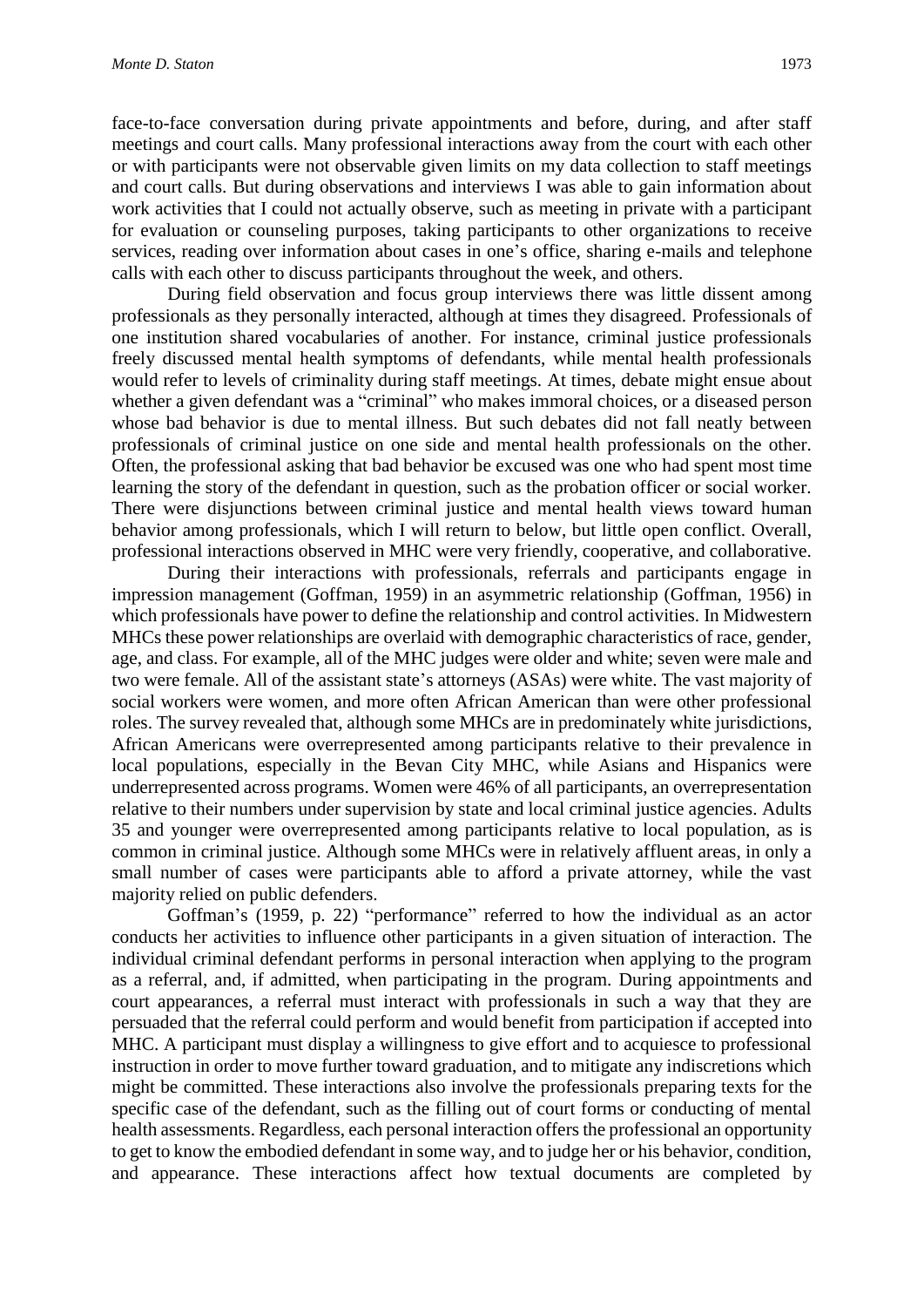professionals and also affect the feelings and opinions the professionals have about the defendant. The performances of referrals and participants during personal interaction with professionals are crucial determinants of how far a defendant identified as mentally ill may move through the MHC program.

Goffman (1959) described how an individual performer in a social interaction uses a "front" (p. 22), a part of the performance involved with presenting behavior of a certain appearance and in a certain manner, even utilizing a particular setting, in order to define the situation for the audience who is observing. MHC professionals were mostly white, although a number of probation officers and social workers were African American and were typically dressed nicely ranging from business casual to suits. They carried briefcases and documents and approached defendants directly while taking charge of the situation. Referrals and participants varied in age, but for many their elements of personal front, such as shabby clothes and jail scrubs, or their minority status, marked them as lower-class and as criminal defendants. They also displayed posture and speech patterns when appearing before the judge or meeting with other professionals that communicated their level of investment with the program and acceptance of professionals' rules. Some defendants displayed problems with personal interaction, such as the disorganized speech associated with schizophrenia, but were praised by the judge during the hearing for their good performance in the program. However, often those who performed poorly during hearings by displaying an improper attitude or not acknowledging their own shortcomings, or who did not perform in the program by missing appointments or creating conflict with workers at residential facilities, were viewed negatively by the professionals, and were sometimes terminated from the program if they did not display improvement during personal interactions over time.

**Textual interaction.** Intertwined with personal interaction, other social activity that was notably important occurred in the use of official and unofficial documents by professionals who worked together with each individual case. During observation of staff meetings, court calls, and time before and after hearings, the use of textual documents by professionals was ubiquitous. Professional work is recognized by institutions as legitimate through textual documentation that draws from the abstract knowledge system of the professionals' discipline (Abbott, 1988). Court orders, mental health assessments, drug test results, criminal records, and many more professionally produced documents are made available among professionals in varying contexts. To clarify, the research presented here did not involve a comprehensive examination and analysis of the content of all documents professionals used; such an undertaking would not be possible due to labor, time, and privacy constraints. Rather, in this ethnographic analysis of MHCs, what is emphasized is the *process* of professionals communicating with each other and shaping their collective judgments of performance of referrals/participants through the use of texts. Professionals regularly find, read, prepare, share, alter, and utilize bureaucratic documents that refer to each individual referral/participant, and through which, from criminal justice and mental health perspectives, they share understandings about cases and accomplish their processing. Each professional may not have exactly the same group of textual documents for each defendant, but often they share the same documents. The defendant-as-case exists in textual documents and performs in a sense during referral to and participation in MHC. Generally, when making professional judgments during staff meetings, the two types of professionals come to an agreement regarding the specific mental health and criminal qualities of each defendant by discussing events and sharing documents.

Smith (2005) described the importance of textuality for coordinating the work of institutions, as workers use institutional discourse in texts to describe actualities of experience so that they become actionable. Through textual documentation professionals make possible and legitimize their work while they also share information and collectively shape how each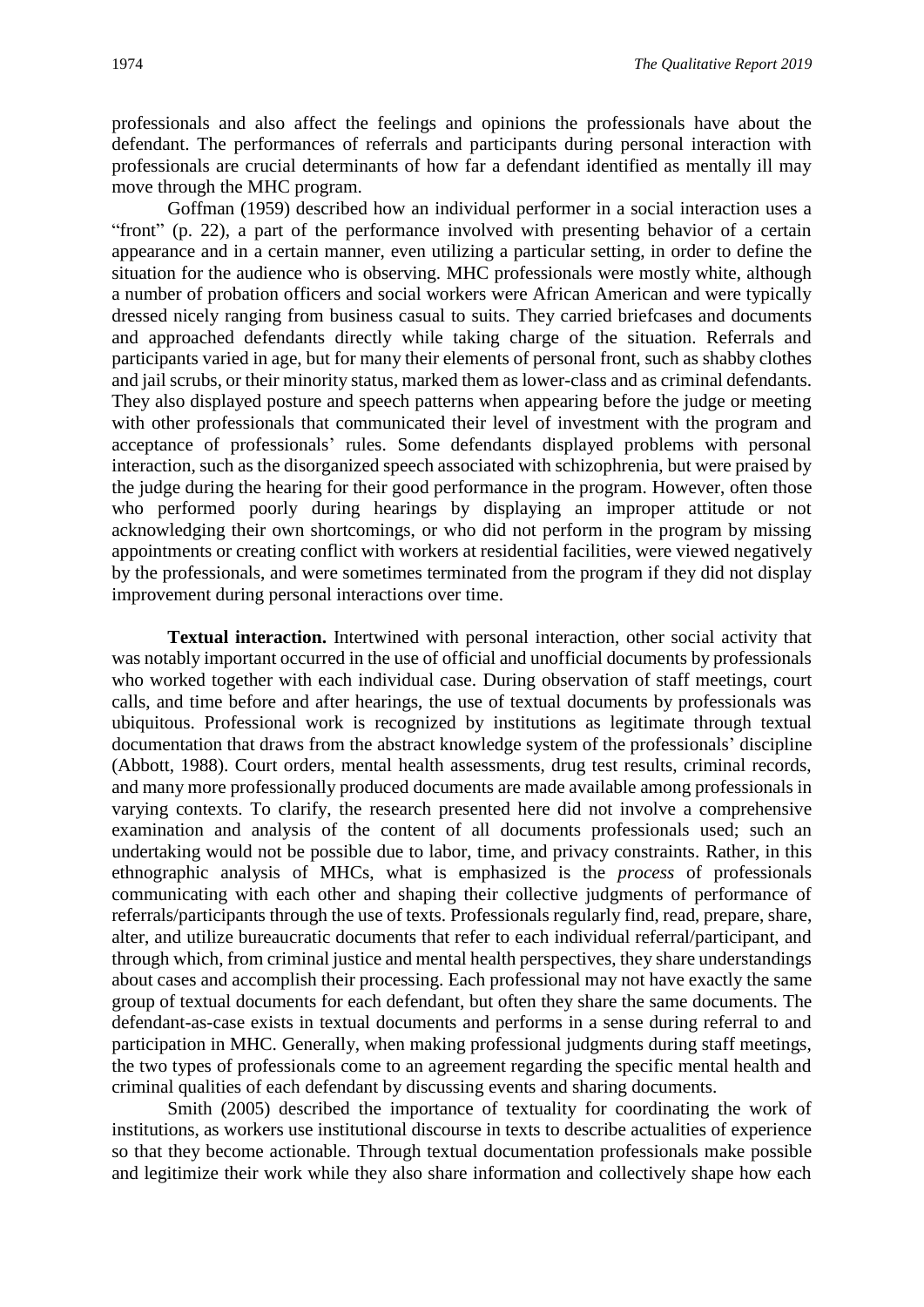defendant is understood in relation to the MHC program. Over time, MHC professionals who work together do not just share past documentation of each case; they also continuously produce new texts that are shared, utilized in the program to accomplish actions (e.g., obtaining services, having an defendant jailed), and affect the production of future documents by various MHC professionals and other institutional workers. This textual process is interactive as professionals at each MHC communicate through their use of texts and work together to shape each textually represented case.

**Conceptual sketch**. Figure 1 below presents a conceptual sketch of how criminal justice and mental health professionals engage in interactions within MHC resulting in the textual construction of the defendant, a social construction collectively made and shared by professionals. The figure does not represent a closed system of interaction, nor is it meant to suggest small groups of three. Rather, it displays personal interaction between the criminal justice and mental health professional, personal interaction of each type of professional with the individual defendant, and individual case texts of two different institutions being shared by professionals as part of interaction in understanding the defendant. The embodied defendant is always linked to her case through some form of identification, for example name, case number, or birth date. Professionals engage in direct personal interaction with referrals/participants and with each other, and also communicate with each other through the defendant-as-case as they gather, read, share, and add to textual representations of the defendant.



**Embodied Defendant** 

Figure 1. Conceptual sketch of MHC interaction.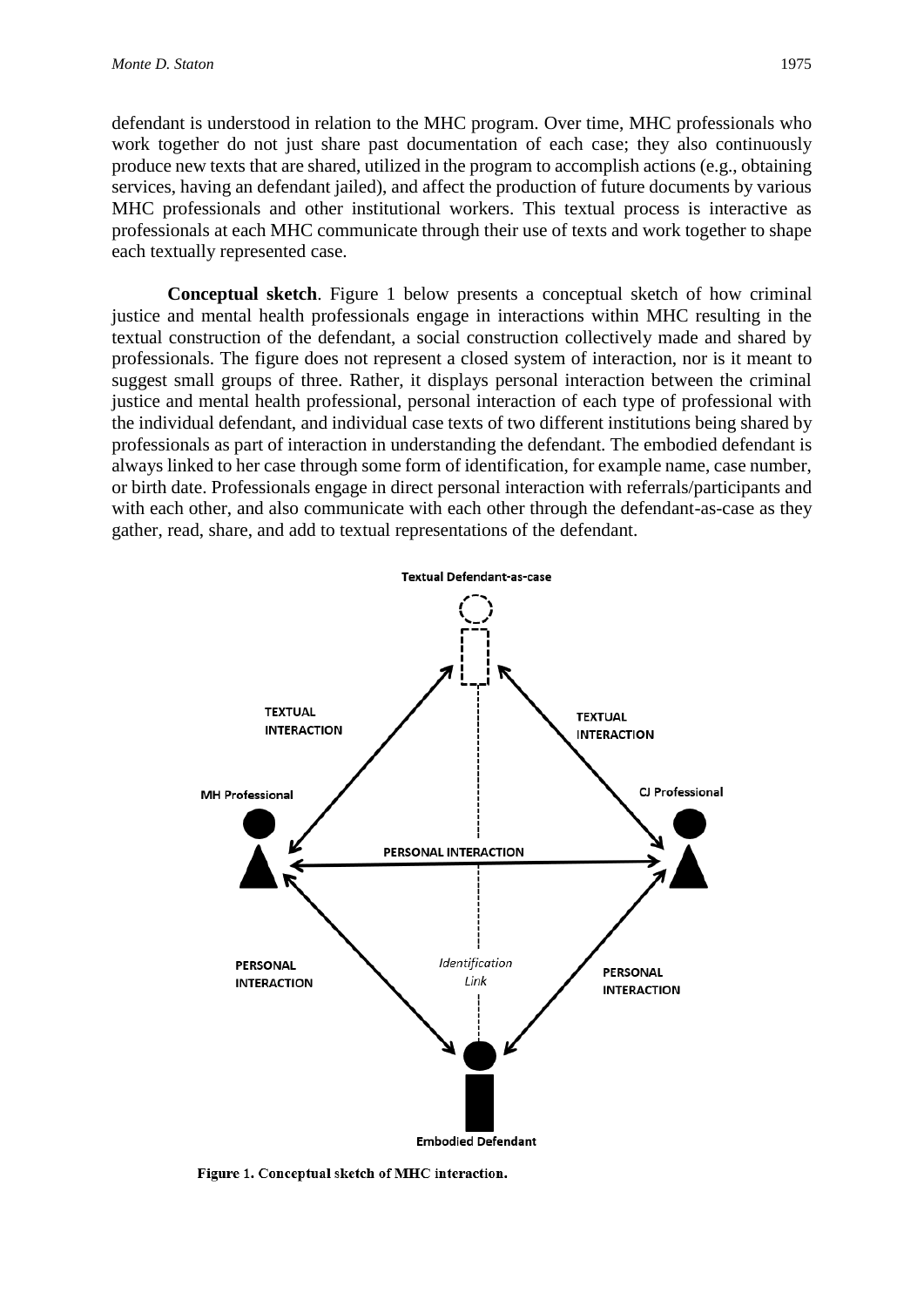Smith (1990) argued that particularities of individual context are erased from institutional accounts in texts. Across MHC sites the professionals spoke and wrote of groups of individuals known as "mentally ill offenders" who had "schizophrenia" or "depression" or some other acceptable "mental illness," and who were "non-violent" or "violent" offenders and may be "substance abusers." On entering MHC defendants all agreed to participate in a program of mandated treatment which included regular court appearances and the same kinds of mental health services. In this sense, unique individuals were grouped together and objectified through texts to enable institutional processes. But professionals continuously construct the defendant as a case by developing a set of documents which often contain an individualized story unique to the defendant. For instance, one MHC had an "intake form" shared at meetings which included items such as criminal offense but also had a narrative section in which the Program Coordinator presented a brief summary of the defendant's current employment, financial, housing, and family situation. Events of personal interaction combine with textual interaction through construction of the defendant-as-case, and the unique, personal story of each defendant becomes part of the professionals' shared work knowledge. This analysis does not suggest that the textual representations are entirely accurate. Gubrium, Buckholdt, and Lynott (1989) reveal how the production of human service bureaucratic documents such as treatment plans and progress reports must meet reporting expectations of chronology, acceptable style, and interpretation of client need, but may not reflect the actual reality of the client's situation, or of events that occur between worker and client. MHC professionals prepare and share documents on each defendant that fit the organizational process. These documents may gloss over realities of the defendant's life, but the use of case texts combined with repeated personal contacts develop increased understanding for professionals of each defendant over time.

#### **Professional Work in MHCs**

**Judging referral acceptability.** Determining a referral's willingness to put forth effort in the program was an important part of judging a referral's acceptability to MHC, in addition to the screening of the referral's criminal charge by the assistant state's attorney and documenting the level and validity of mental illness. A mental health professional conducts and documents an assessment as a clinical means to determine a referral's appropriateness. Professionals must find that a participant has a valid and acceptable mental illness to justify acceptance into the program. But the MHC team does not want to accept referrals with mental illness so severe that they are not able to do the program. In the following interview excerpt from Lynne County, Judge Sentzsky describes the importance of finding referrals who have valid mental illnesses but are not too mentally ill to perform:

Judge Sentzsky: Now that we, you know, we work, we function well as a team, and we know what our resources and capacity truly are, we talk it all through, and this is all part of the staffing. And if someone is going to be such a challenge that it would overwhelm, especially the case managers and probation officers, those dealing on the front line, and the therapists, too, well we don't want people to be overwhelmed.

Five of the programs did not accept defendants with personality disorder. In the following interview excerpt Dr. Peete, the head court psychologist from Gabriel County, explains why personality disorders are considered problematic: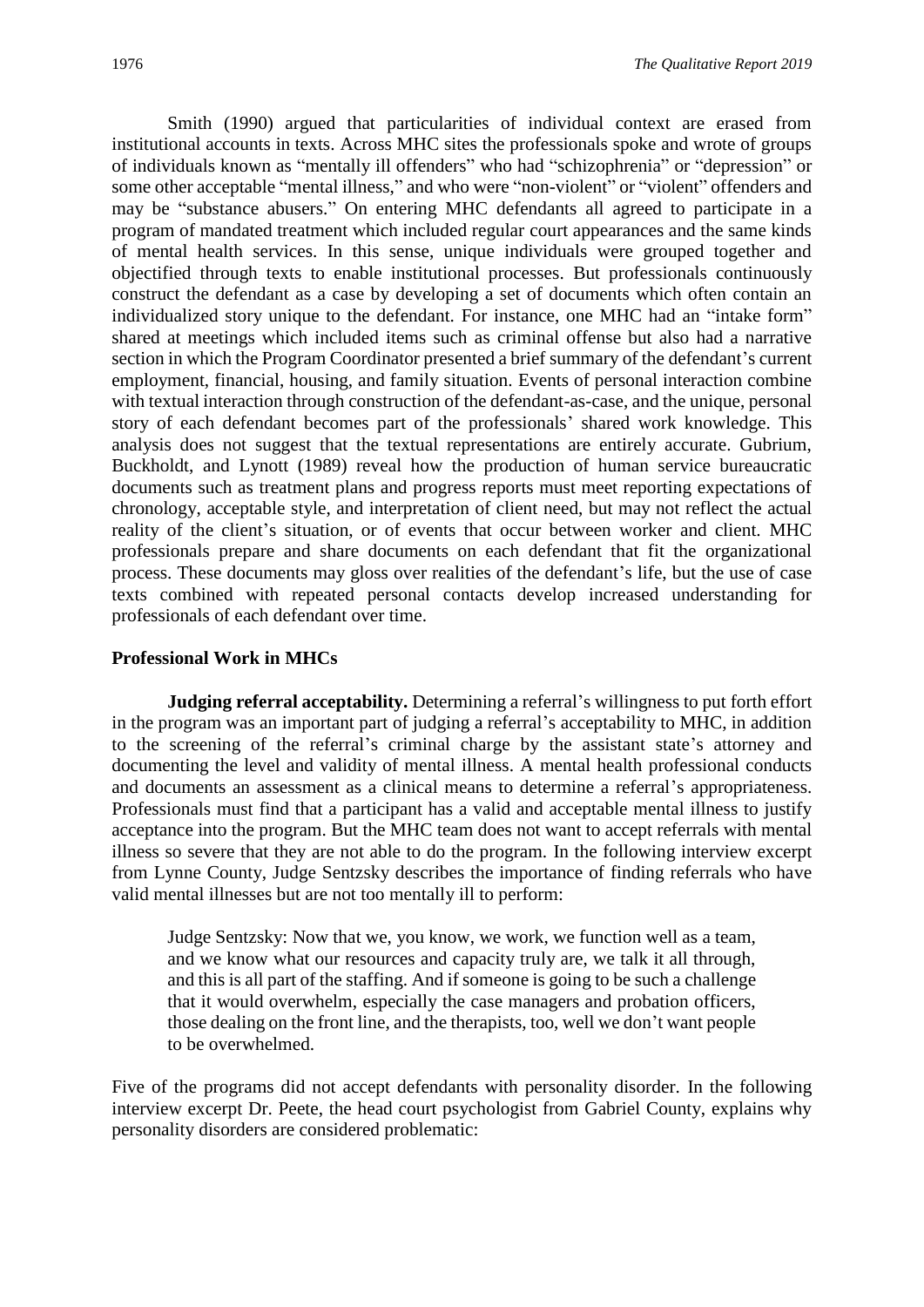Dr. Peete: What we find is most of the time those [referrals] who have a personality disorder, they are either borderline personality disorder or antisocial personality disorder and agitated. They're not good candidates. If you read, you know our goals and objectives. You know our primary goal is to achieve medical stability, and so what we're looking for is people where you know they're off their medicine, they commit a crime and we get them hooked up and stable again so that they can return to the community. And that's primarily a medical kind of problem. Borderline personality disorder isn't treated through psychotropic medication.

But not all judgments of referral acceptability made by MHC professionals are clinical or collectively made. In the following field note example from the Bevan City MHC, Judge Jamison determines a referral's acceptability using a non-clinical approach:

A second name is called, and another black woman wearing blue jail scrubs and shackles is escorted from the back by deputies. Judge Jamison looks at papers on his desk briefly and then begins speaking to her, greeting her and then saying that she has been assessed and has been deemed acceptable to the MHC program. The woman, of medium build and with short-cut hair pulled to the side, flashes a look of disapproval and then asks the Judge "How long is the program?" The Judge explains it depends on how she does but two years or so. The client then says that she thinks there are "too many rules." She asks more questions about the program, and as the Judge answers these he expresses some impatience. He explains that the program is for her benefit, but if she doesn't really want to participate that she can always go back to the regular court call. Referring to the MHC program, the client asks "Well where am I going?" Judge Jamison smiles at her and explains that if the staff accepts her into the program, she will be sent to inpatient treatment for a few months, then to a residential program. The client begins explaining that she has had problems "with other homes." She explains that she doesn't want to stay in homes and doesn't want to have "all the rules." She finishes with "I don't want to spend two years incarcerated in no nursing home." Judge Jamison looks at her seriously, shrugs, and then says that if that is the case he is sending her back to jail and she can be put on the regular court call. The woman does not argue, and is escorted out by the deputies. Judge Jamison writes on papers, puts them to the side and looks toward the MHC staff standing nearby. He says "We have too many to worry about for her to be starting off like that."

The judge, attorneys, and social workers discussed the referral in the previous staff meeting as an acceptable case for MHC. But during this court appearance, Judge Jamison determines referral acceptability based on the attitude of the woman being held in jail. The program is voluntary, but during the hearing there is no attempt by him, or by other MHC staff in the courtroom, including the public defender and social workers, to explain the consequences of being sent to prison rather than being sent to a mental health treatment facility. Judge Jamison makes no acknowledgement or investigation of the possibility that the woman's attitude could be indicative of symptoms of mental health diagnoses such as depression and no other professional intervenes to suggest this. Nor is the complaint about living in nursing homes viewed as valid irrespective of the woman's mental health condition. Rather, the judge determines that the woman's attitude is simply too problematic to accept her into the program.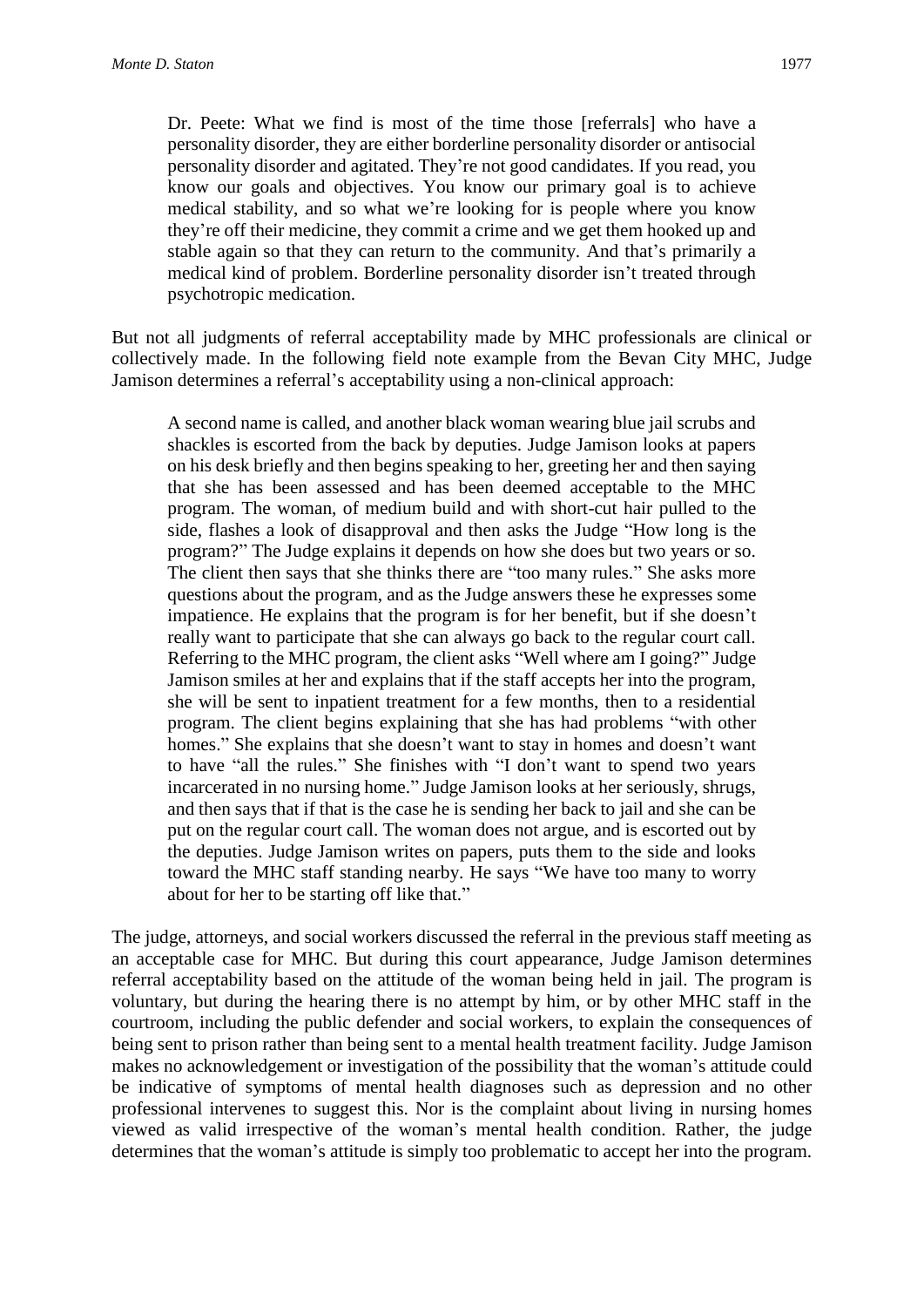**Encouraging program success and sanctioning bad behavior.** Professionals in MHCs utilize the process of court adjudication to affect change in participants by rewarding good progress and sanctioning problematic behavior. At staff meetings, professionals discuss each participant who will attend the hearing that day, and collectively they decide what the judge will do with the participant at the hearing. The judge has the final say but listens to input from other professionals and usually follows their advice regarding how to deal with a given participant. A participant who has followed all program guidelines will be rewarded in some way, while one who has performed badly and not followed program guidelines (e.g., missed appointments, failure to take medication) will receive some type of punishment from the judge. In the following observation, a Bevan City participant who has come up positive on a urinalysis screening faces being re-incarcerated in the jail's hospital facility:

On the right wooden bench, the second from the front, a short Black man is sitting wearing a suit. He is about 5'8," skinny, and his short, cropped hair is slightly graying. His black suit is well worn and ill fitting, as both the pants and the coat sleeves are too short. He also has on a yellow shirt and a green tie. The tie looks faded and seems to be an older, broader style. The man is also wearing worn black tennis shoes with black socks. His appearance is odd as no other participants have been observed wearing a suit to sessions of the court. Almost all participants wear jeans to court sessions, and even the well-dressed participants do not wear ties or suit jackets. … Judge Allen, a short, older, white man with thinning white hair and glasses and seated at his bench in black robes, calls a name, and the man in the shabby black suit gets up from the audience area and moves before the judge's bench. He quietly says, "Hello judge, how are you?" looking up at the judge briefly. Judge Allen looks down at him from his bench with a look of concern and says "I'm doing fine, but I have to tell you, reports are not good. You tested positive on a drug test and that's a violation of probation. You need inpatient treatment, and we found you a bed." The judge turns to the ASA, a middle-aged white woman dressed in a grey suit and standing in front of his bench to the right of the participant. They confer about the participant's legal standing and look over documents, and then the judge says in a raised voice "The defendant is remanded to custody." The judge bangs his gavel and looks over at a deputy, who takes the man in the shabby suit by the arm and escorts him out the door in the back of the court room. The judge writes on a document and hands it to the secretary seated to his right. Both the ASA and the public defender write notes in their respective folders.

A follow-up inquiry into this situation revealed that the participant had been living in a residential home allowing freedom to leave during the daytime. But when meeting with his probation officer he tested positive for cocaine and went back into the county jail's medical facility for what was likely a ninety-day stint. The wearing of the suit may have been his attempt to avoid going back to jail. Judge Allen showed concern, banged his gavel, and prepared documents along with the ASA that enabled sending the participant back into the jail facility. The non-adversarial teamwork approach of the Bevan City MHC ensured that the public defender, who stood quietly to the side during the exchange, would not debate this decision with the judge and ASA during the hearing. The decision had already been made collectively by MHC professionals in the staff meeting beforehand. During the hearing, the judge defined the gravity of the situation to the participant and completed the criminal justice process involved. Jail was utilized as a sanction at all but the Gilmour County MHC, but professionals described using it sparingly, and only for the most serious misbehaviors.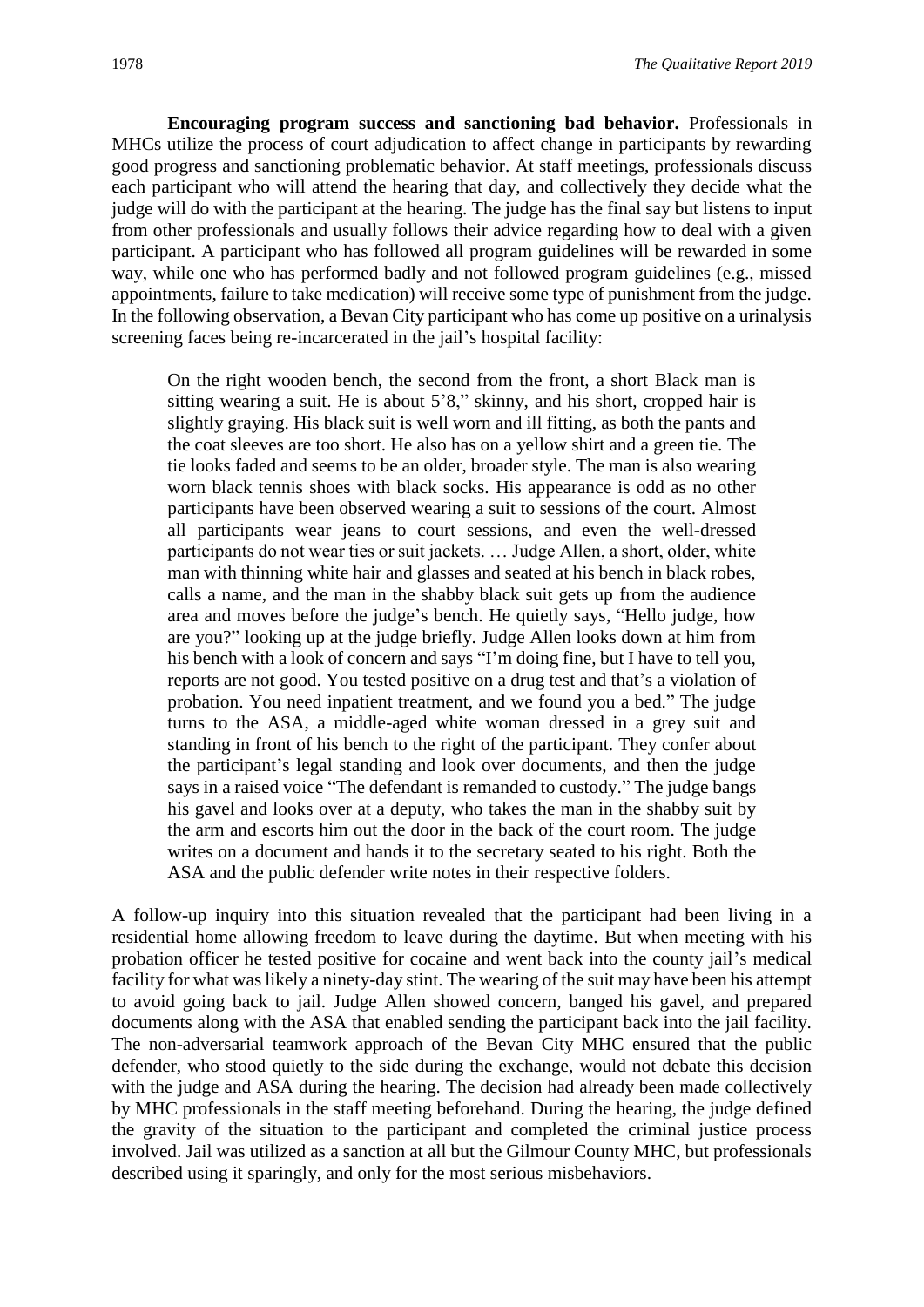**Judge relationship with defendant and emotivism.** Hochschild (1979) expanded on Goffman's analysis by considering emotional processes within the individual during interaction, recognizing social structural determinants of individuals and situations in which their interactions take place. She introduced the concepts of "feeling rules" and "emotion work" (Hochschild, 1979, p. 560). A feeling is appropriate in a given situation based on "feeling rules," social guidelines for how one should feel in a given situation (Hochschild, 1979, p. 560). "Emotion work" refers to how individuals in certain work contexts must act by changing their emotion or feelings (Hochschild, 1979, p. 561). MHC professionals engage in emotion work, such as displaying happiness during a court hearing when a participant has been doing well or displaying disgust when a participant has gotten into trouble. Nolan (2001) found that judges in drug courts utilize an ethic of emotivism in working with individual participants in which they try to motivate participants through a personal, emotional connection. In MHC, referrals and participants need to follow feeling rules if they are to conduct a good performance during personal interaction with professionals. When considering the program during a hearing, a referral is often expected by the judge to display enthusiasm and a positive attitude toward the work to be done in MHC. On being verbally sanctioned by the judge, a participant who has misbehaved should display a somber attitude in recognition of the gravity of the mistake and in acknowledgment of the need to improve.

In the following observation example from the Collins County MHC staff meeting, Judge Harrington praises the other MHC staff for work with a participant who seems to be finally accepting his alcohol addiction. Later, during the MHC hearing, Judge Harrington stresses to a participant the need to face the alcohol problem, and warns him about the possibility of prison:

The staff meeting for the MHC is held in a conference room near Felix's office. He passes out photocopies of a staff meeting agenda listing the participants and brief notes on each to the other MHC staff gathered in the room, including Liz, the probation officer; Teresa, the social worker; Bridget, the nurse; Martin, the public defender; Nathan, the ASA; and Judge Harrington. Felix refers to the agenda and names participant Bill, and notes a status report about his recent problems with alcohol, and his failure to pass a breathalyzer test administered by Liz. After the group looks the report over, Judge Harrington says he is glad to hear that Bill is "recommitting" to treatment. The judge says "Everybody has to reach their bottom; he's finally reached his." Then Judge Harrington and Felix discuss how the choice of an addiction counselor made by Bill is a good one. Judge Harrington says Bill had to learn to expect monitoring at all times. The judge also says that he thinks Bill will now improve, and looks around the conference table at the other professionals. He says "You've all done a great job [working with Bill]. Do you agree?" and looks at Martin, who nods acknowledgment. Liz then explains how Bill "used" and came up positive on a breathalyzer. He had tried to argue that the test was wrong, so Liz ran it three times to confirm. Judge Harrington says "But that's his m.o." Martin asks "Was it a PBT?" (A PBT means a preliminary breath test for alcohol.) Liz answers "Yes." Martin suggests that maybe Bill should be required to go to twelve-step meetings on a daily basis. They discuss this suggestion, and Martin adds "90 meetings in 90 days." The team decides this is what they will tell Bill he needs to do, and all agree this strategy will work if he is truly committed.

Later at the MHC hearing, Judge Harrington, a tall, thin white man with glasses and a full head of greying black hair, is seated on the bench in his black robes.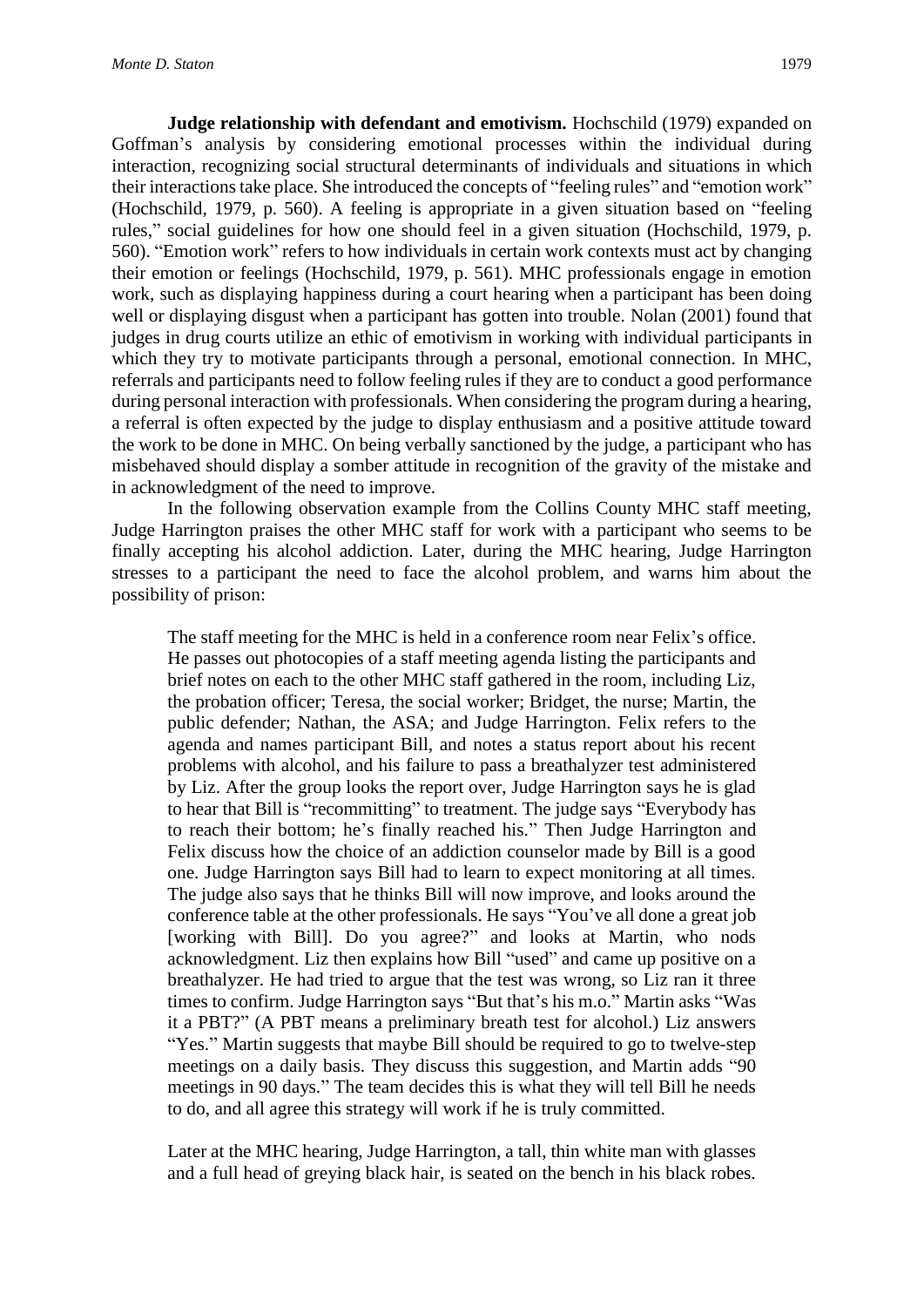A white woman secretary is to his left seated a little lower, and to her left stands a white male uniformed sheriff's deputy. Felix, Liz, Teresa, and Bridget are sitting together in the jury box quietly watching the proceedings. Nathan, a young, white ASA wearing a brown suit, is standing in front of the bench holding documents. Judge Harrington talks with Nathan. They discuss how Bill, the first participant scheduled on today's docket, is present, but that the second client scheduled is not present. Martin, a middle aged, white public defender in a grey pin-striped suit, comes in with Bill, a young, white male with closecropped hair, wearing blue jeans, brown shoes, and a white shirt, following behind. Martin asks if he can approach the bench. The judge nods and says yes and he and Martin have a brief, inaudible conversation while Bill waits about eight feet behind. Judge Harrington looks intensely up at Bill and says "I think you've learned about your issues." The judge tells Bill that he is finally beginning to understand his problems with drugs and alcohol, and that he must follow treatment as planned from now on. Looking sternly at the participant, Judge Harrington holds up his thumb and index finger and says, "You're this close to prison." But then he praises Bill for taking a positive first step, having come to understand that he must work with his treatment providers. Judge Harrington further explains that the court cannot do anything more for Bill and that it's now up to him to work his treatment program. Bill nods agreement. The judge then looks over at Liz seated in the jury box, and she and Martin talk briefly with Bill to schedule his next appearance in a couple of weeks. Judge Harrington reiterates Bill's responsibilities, and then dismisses him. Bill thanks the judge, says something quietly to Martin, then turns and leaves the courtroom.

The preceding is an example of the personal relationship between judge and defendant considered in the literature as fundamentally important for problem-solving courts (e.g., Miller & Johnson, 2009; Stefan & Winnick, 2005). Judge Harrington is stern, dramatic, and intense during the interaction with Bill. The judge also refers to substance abusers eventually reaching their "bottom," using the language of twelve-step substance abuse programs (Rudy, 1986). Professionals at the various MHCs required that participants who were diagnosed with substance abuse issues attend twelve-step meetings as part of their treatment. The language of twelve-step programs is an important part of the work vocabularies used by MHC professionals.

**Learning the defendant's story over time.** Some referrals to an MHC are already known by several of the professionals of the program, being long residents of the county who have already received local services or were already known by the judge or other criminal justice workers for prior arrests. But many professionals learn the in-depth story of defendants over time during the MHC process. During counseling sessions, group sessions, case management and probation appointments, public defender meetings, service assistance, and, for the judge especially, court hearings, the various professionals get to know the individual participant on a personal level that goes far beyond professional discourse of mental health or criminal characteristics.

Nolan (2001) refers to drug court "storytelling" as fundamentally important to how drug court participants are evaluated. In drug court, a participant must tell an acceptable story to professionals who run the program in order to be understood by them as having the right attitude and doing the right things to succeed. Similarly, professionals in Midwestern MHCs learn a unique story from each defendant over time during a series of interactions that allow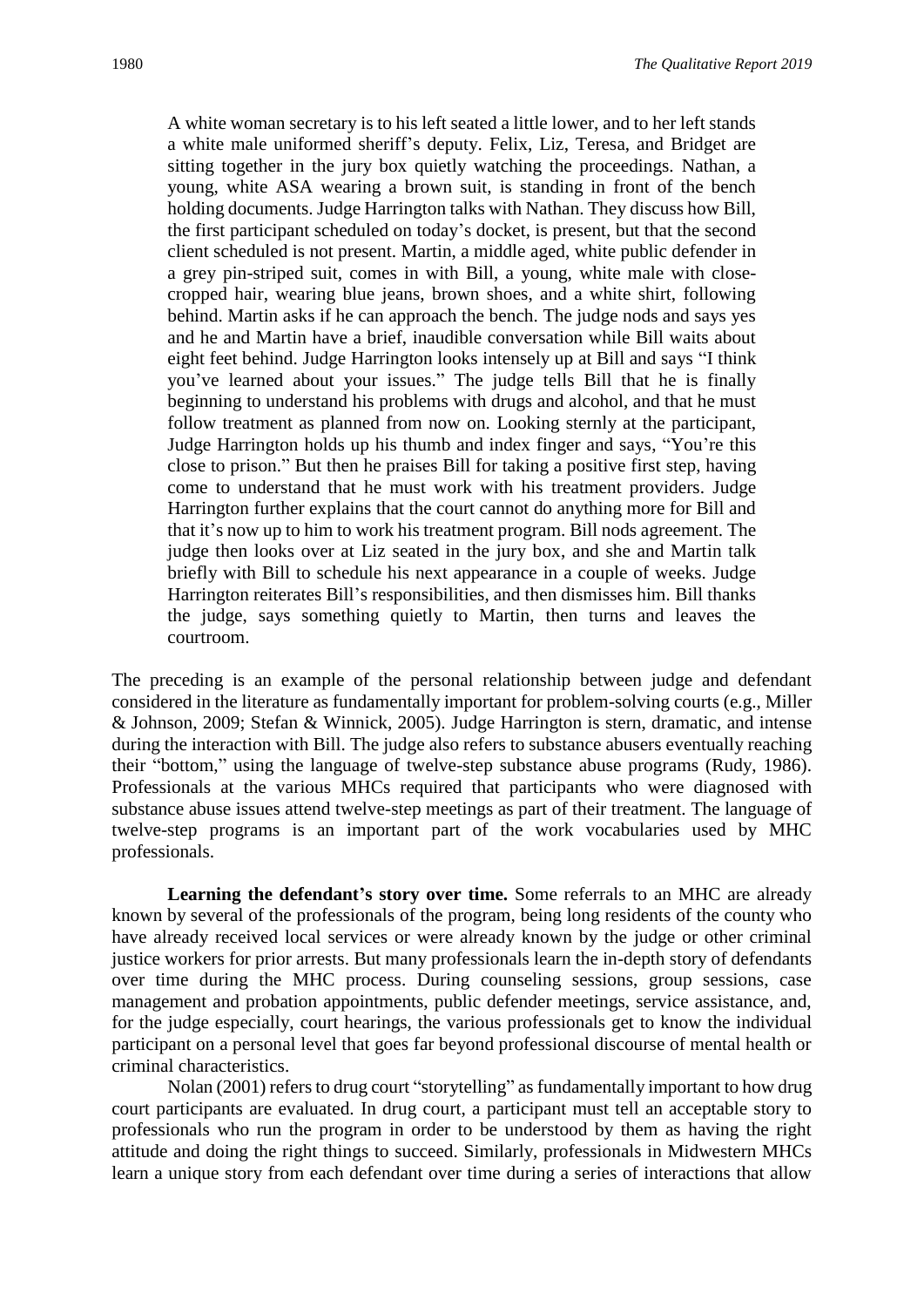for evaluation of potential or actual program performance. The longer the period of time in which professionals interact with mentally ill defendants, the more in-depth the story learned. Social workers and probation officers are the two professionals most involved in learning and sharing the defendant's story. The story must be acceptable to the professionals on a moral level, meaning that the defendant may have some missteps during MHC participation, but these are forgiven as long as the defendant accepts sanctions and continues participation in an acceptable way. Dunn (2010) refers to vocabularies of victimization utilized by attorneys representing cases of battered women in court, as these attorneys tell each woman's story using the vocabularies in a way portraying her as victim. The story of each MHC referral and participant is shared among professionals using vocabularies of program performance in addition to other vocabularies drawn from criminal justice and mental health discourses. Whether known beforehand or through referral and participation in the program, if a professional learns the story of an individual participant and recognizes her or him as a unique individual living in a specific context, this may aid professional understanding of problematic behavior, and mitigate decisions on sanctioning or possible termination. In the following field note example, professionals in the Gabriel County MHC debate how to address a participant in an upcoming hearing for problematic behavior. Tina, the program coordinator, has learned the story of a problematic individual on a personal level, and defends him as they debate how to sanction him:

The professionals are all gathered at a conference table for their staff meeting. All are white, most are middle-aged to older, and several are dressed in suits. Tina is the MHC program coordinator and probation officer, a woman in in her early 30s who looks down at the staff meeting agenda, names Nasir, and begins explaining that he recently dropped by her office without an appointment. Nasir admitted that he had forged the signature of a counselor to fake verification that he had attended a group therapy session. Dr. Peete, court psychologist, says "Boy, that is popular" because it happened with other participants. Tina already knew about the forgery, and said that Nasir had also missed another group because, as he explained, he took too many Tylenol PMs the night before. Tina explained to Nasir that forging a signature is a criminal offense, and they would have to sanction him. She says "Every time he does something bad he reverts back to using his mental illness as an excuse. He kept saying 'I was going crazy.'" A clinical social worker who serves as consultant, Dr. Hammond, advocates that Nasir "lose a level," meaning he be moved down in the MHC program, increasing his time in the program and moving him further from graduation. Dr. Hammond explains that MHC should sanction bad behavior in order to encourage change in participants. Tina counters that lesser sanctions have worked well in the past. When Nasir was sanctioned before he understood that the MHC staff were trying to prove a point but "he still reverts back." Judge Albinson, a tall, older, grey-haired man, says "I agree with Dr. Hammond. We should put him back to level two." Mike, the probation supervisor, a middleaged man wearing glasses, asks Tina if Nasir has made any progress recently. Tina explains that Nasir recently gained employment at a convenience store. She does not think that he should be moved down a level because attending court more frequently could hurt his ability to keep the job. She says emphatically "This court isn't about limiting opportunities." Dr. Hammond counters "But it is about honesty." Tina explains that they should take Nasir's job seriously, as he has an extensive work history. Judge Albinson says "I don't want him to lose a job opportunity. We shouldn't keep him from getting a job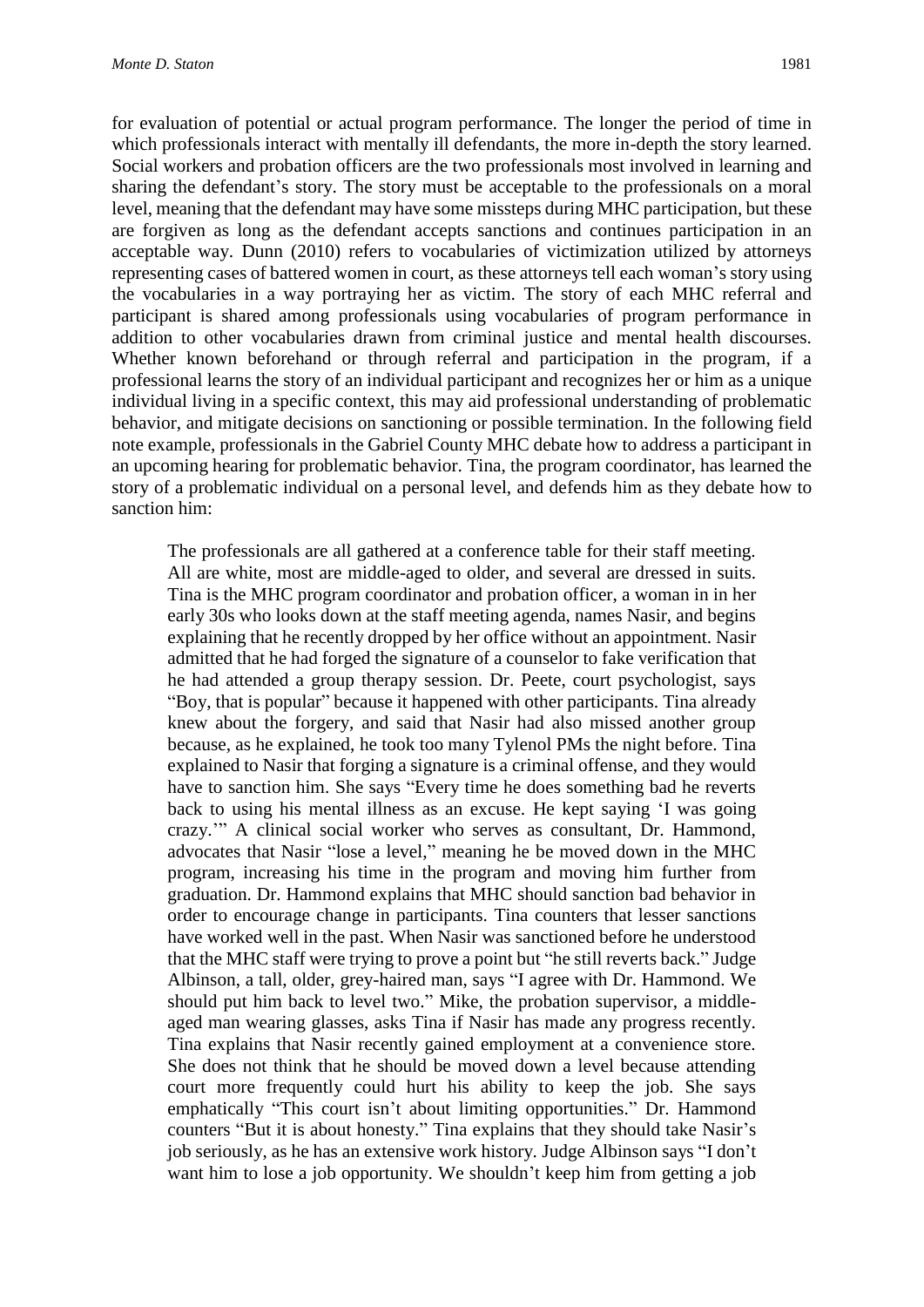if he has a chance." Dr. Hammond shakes his head and complains "I don't think we've ever reached him." Tina talks about the group and individual therapies that Nasir has been engaged in, saying he missed some meetings and appointments but has done a lot over the past few months. Dr. Peete asks "Is he still seeking drugs?" Tina smiles wryly and explains he may have been selling Ritalin recently. But then she begins defending him: "You have to understand, his sole objective is to work. It's part of his cultural background." She explains that to him even selling drugs is just a way to earn money, which he believes he should be doing as a man. She concludes "He does what we ask him to do." Dr. Peete adds "But then he does criminal behavior." Dr. Hammond states "This court's goal is beyond just being able to work. The goal is for clients to become mentally stable." Tina argues "but basically he is being compliant." Dr. Peete counters "But he's shady. I think he's shady." After a brief lull, Judge Albinson says "Well, we need to reprimand him, but I would like to see him keep his job." He looks at Tina and asks "What would you suggest to sanction?" Tina suggests that they could tell Nasir he has to bring in his Ritalin, and then they could have someone from the mental health agency control its distribution to him. They discuss past punishments of a couple of other clients who have forged signatures. Mike asks "Should he go to jail overnight?" Judge Albinson says he could have Nasir spend a night in jail. Adam, a young male psychologist, comments "I think he [forged the signature] because he was frantic, not to manipulate." Penny, a social worker from one of the local mental health agencies who does case management with Nasir, thumbs through a large notebook on the table in front of her, reads a page, and says "He's stuck on doing groups on Monday and Thursday." Dr. Peete looks at Judge Albinson and says "Warn him. Have him increase his groups but tell him he is in jeopardy of moving back a level. If work is important to him, suggest how this could harm his working." Penny adds "We need to develop a relapse plan." Tina sighs, exasperated, and complains "But now everyone has a different suggestion! We need to focus." Judge Albinson suggests as sanction Nasir has to attend the MHC hearing every 2 weeks rather than once a month. They settle on this. Tina adds that they need to get him to groups that are clinically appropriate for him. Penny says "I don't believe he has the criminal thinking that our other clients have." She discusses various treatment groups available at the agency. Adam suggests how the judge could set it up, "You just forged these documents, now you must go to these groups." But Judge Albinson looks at him and warns "Treatment cannot be used as punishment." After they discuss different groups, Tina and Penny settle on a drug treatment group for Nasir. Judge Albinson says "So let me crystalize this for everybody. They will refer him to the treatment group, and I will tell him he has to come every two weeks as a sanction for forging the signature." Tina makes a note in a spiral, then looks at the agenda and calls the name of the next participant to be discussed.

As the above example reveals, Tina has learned the personal story of Nasir to the point of excusing his misbehaviors, although she does not ignore how they represent his need for more mental health treatment. She is also culturally sensitive in sharing the story. Dr. Hammond is concerned about use of sanctioning for bad behavior, while Dr. Peete, Adam, and Penny debate criminality as a characteristic of Nasir. Personal interaction is fundamentally important in learning the defendant's story over time, but textual processes are also important. For professionals, repeated interactions lead to meaningful understanding of the embodied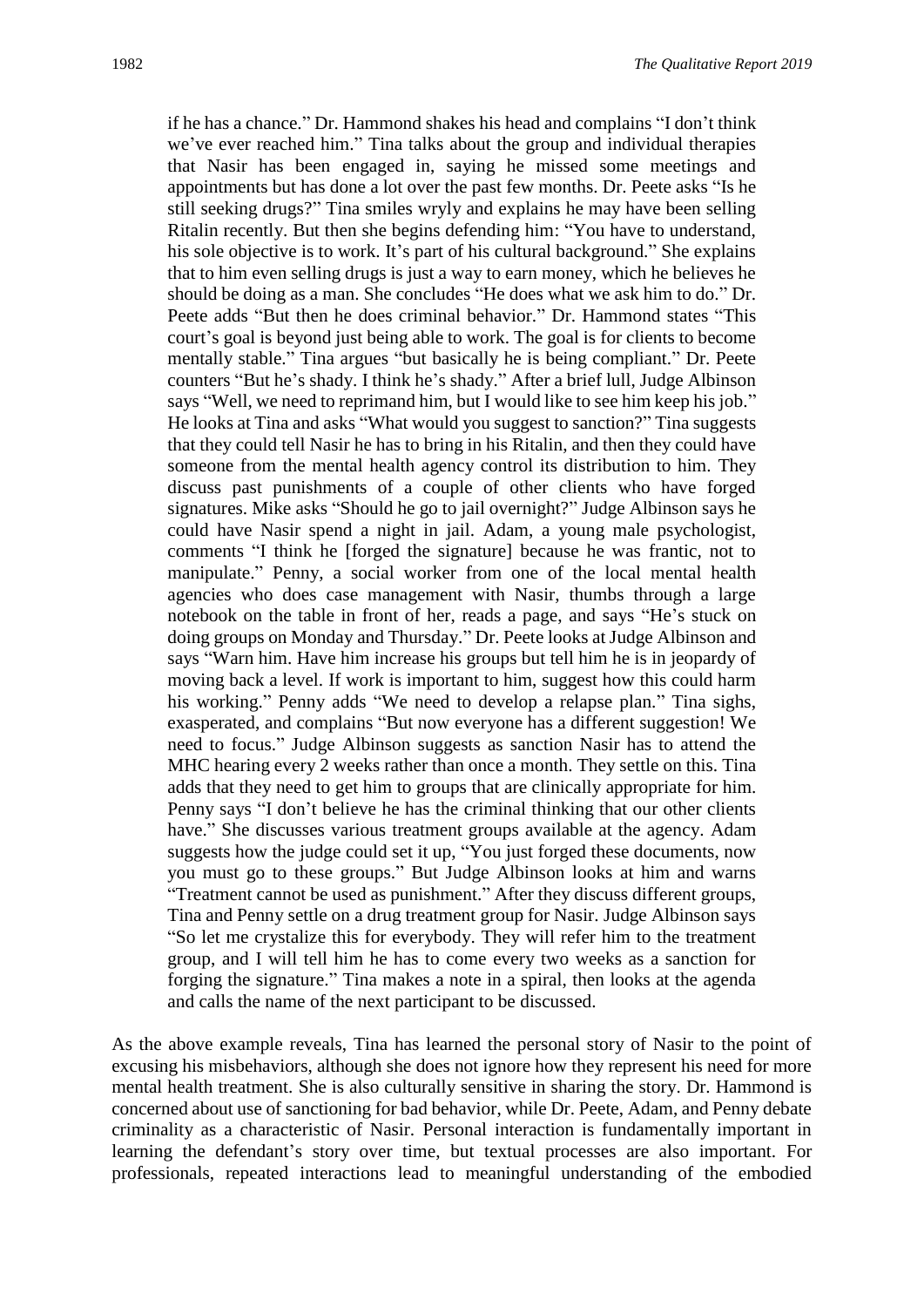defendant that affects how they judge him, how they work with him, and how they represent him in writing.

**"Bad" versus "mad" and other dichotomies of performance judgments.** During observation of a hearing in the Bevan City MHC, located in a large, urban county in Midwestern, a young white male participant was called before the judge, and Phil, the program coordinator, turned toward me and explained in a whisper that the participant was being released from the MHC program because "he just can't keep out of trouble." Phil explained "It's not that he is defiant, it's just that he can't *do* the program" [emphasis in original speech] because he is too mentally ill to improve. Later, during the same hearing, a middle-aged black male participant was called before the judge, and Phil leaned over to me explaining "This guy has a felony charge. He's leaving the program and he'll get three years." Phil explains that this man is being terminated because he will not work the program, even though the MHC team believes "he *could* work the program if he tried" [emphasis in original speech]. In describing the two unsuccessful outcomes, Phil indicated that the Bevan City MHC professionals are able to make a differentiation between participants who are capable of working the MHC program but do not make a satisfactory attempt versus those who are incapable of working the program despite their best efforts. The dichotomy displayed is that between expectations of individual moral responsibility versus excusal from such responsibility due to mental illness, what previous researchers have referred to as "badness" versus "sickness" (Conrad & Schneider, 1992, p. 1). Professionals judge participants in terms of disease, but they also judge in terms of moral choices of free will by which participants could work and be successful graduates.

Professionals may draw their judgments of criminality about a particular individual from multiple sources. Those working in criminal justice contexts are able to access the criminal background, including a record of arrests and convictions. Criminal records are shared among professionals at MHCs and are an important part of their understanding of each participant. Additionally, some of the mental health professionals perform psychological tests with referrals, or set up such testing indirectly, and the results of such testing are then added to the other textual documents representing the defendant-as-case and shared with the other MHC professionals. Both criminal justice and mental health professionals consider the level of criminality of each referral or participant and distinguish this from the level of mental disease. The professionals share understandings containing a subtle calculus in which health and moral factors are combined in making judgments. In various contexts, understandings of the mentally ill defendant as diseased individual mitigate understandings of the defendant as moral actor. When professionals decide how much to hold a mentally ill defendant morally accountable in a given situation of problematic behavior, it is usually a matter of degree, a placement on a continuum from sickness causing problematic behavior to one's own moral choices controlling one's behavior, rather than a dichotomy in which the individual is understood by the professionals as completely sick (mentally ill) or completely immoral (criminal). However, when making decisions collectively in staff meetings, such as whether or not to sanction a participant for problematic behavior, or whether or not to accept a referral, professionals may weigh in on one side or the other on the scale

In the following example from observation of a Lynne County MHC staff meeting, professionals collectively decide not to accept a referral viewed as a criminal:

Sara, the program coordinator, a middle-aged woman who previously worked as a criminal prosecutor, is standing at the head of the conference table. She looks down at the staff meeting agenda and names the next person to be discussed. Her first name is Nicki, and she is a referral. A psychologist is seated at the conference table with a stack of eight file folders in front of her. She is a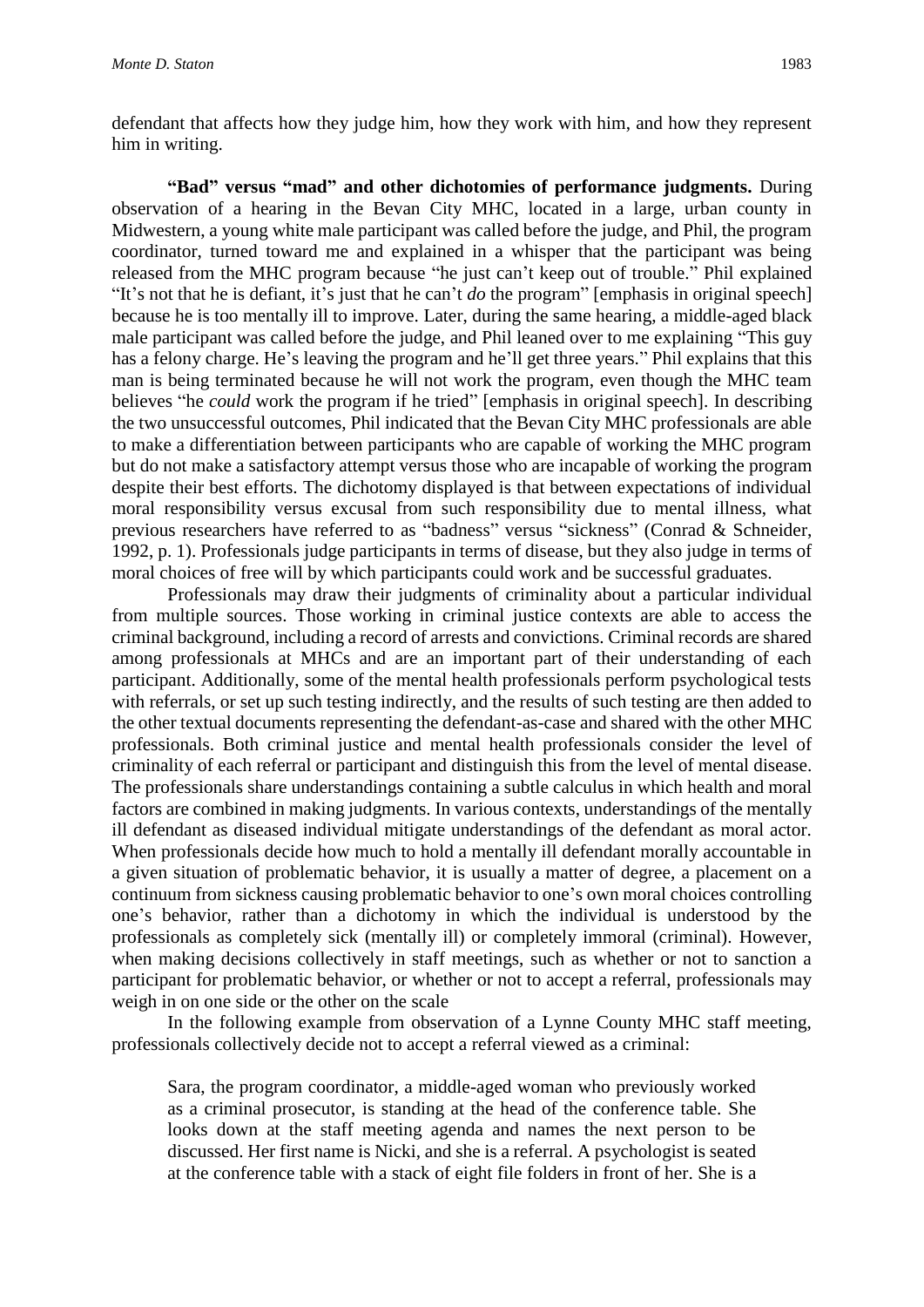middle-aged woman named Mary who works for the community mental health agency a block away from the courthouse and is responsible for doing mental health assessments for all referrals to MHC. She picks a file folder from the stack, sits it on her lap, opens it, and begins thumbing through it, describing the results of recent tests and interviews with Nicki. Mary explains that Nicki suffers from depression. One reason for this is her boyfriend has been in prison for several years. Nicki also complains of back pain. She has been charged with retail theft four times. The last incident occurred when she was hired as a waitress but stole from the restaurant just before she began her employment there. Nicki has two school-age girls. During her interview with Mary, Nicki cried several times. Sara interrupts Mary and asks, "Was the crying genuine or manipulative?" and Judge Sentzsky, an older woman seated at the other end of the conference table, asks "Yeah, are there borderline issues?" referring to borderline personality disorder. Mary looks at the judge and says, "It seems possible." Several other professionals at the staff meeting begin making negative comments about Nicki's case. Seated around the conference table, which almost entirely fills the white room with faded yellow carpet near the probation department offices, are eight other professionals, including a public defender, a state's attorney, two probation officers, and four other mental health workers from the community mental health agency. The judge, attorneys, and program coordinator are dressed in business suits, while the rest are dressed in business casual. All of the professionals are women except for the state's attorney, a probation officer, and a mental health worker. All are white except for one black male probation officer. They discuss the difficulty of working with personality disorders, and specifics of Nicki's case. Sara comments that "The red flags are the way that she steals." Judge Sentzsky nods and adds "I see criminal thinking." Mary explains that Nicki's boyfriend's criminal behavior probably supported her before, so she began to engage in criminality once he was put in prison. Sara looks around the room and says, "So do we take her?" They vote unanimously not to accept Nicki into the program.

Badness versus sickness is a fundamental vocabulary of performance. Although professionals displayed nuanced understanding of moral and mental health factors in individual cases, dichotomous decisions based on performance judgments, such as whether or not to accept a referral, or whether or not to terminate a participant, often required the use of badness versus sickness and other dichotomous vocabularies: genuine versus manipulative, invested versus non-invested, able versus unable, hard-working versus lazy, coachable versus not coachable, and others. These other dichotomies can be connected to the fundamental judgment of badness versus sickness.

Vocabularies of performance are reflective of professional and wider cultural values. Each MHC has its own organizational or workplace culture (Volti, 2008), but isomorphic processes make these localized cultures similar within a field of organizations (DiMaggio & Powell, 1983). Fine and Hallett (2014) stressed the importance of considering meso-level group culture and interactions related to micro- and macro-level processes. Groups are areas of behavior between the individual and institutional structures and power systems (Fine & Hallett, 2014). MHC attempts to solve a social problem through linkages between two institutions, and thus contains values and norms from the culture of those institutions, embedded in a wider, societal culture. In working with defendants and making performance judgments, both types of professionals recognized health values such as the duty of providing treatment for disease and criminal justice values such as punishment deserved and incapacitation for public safety. They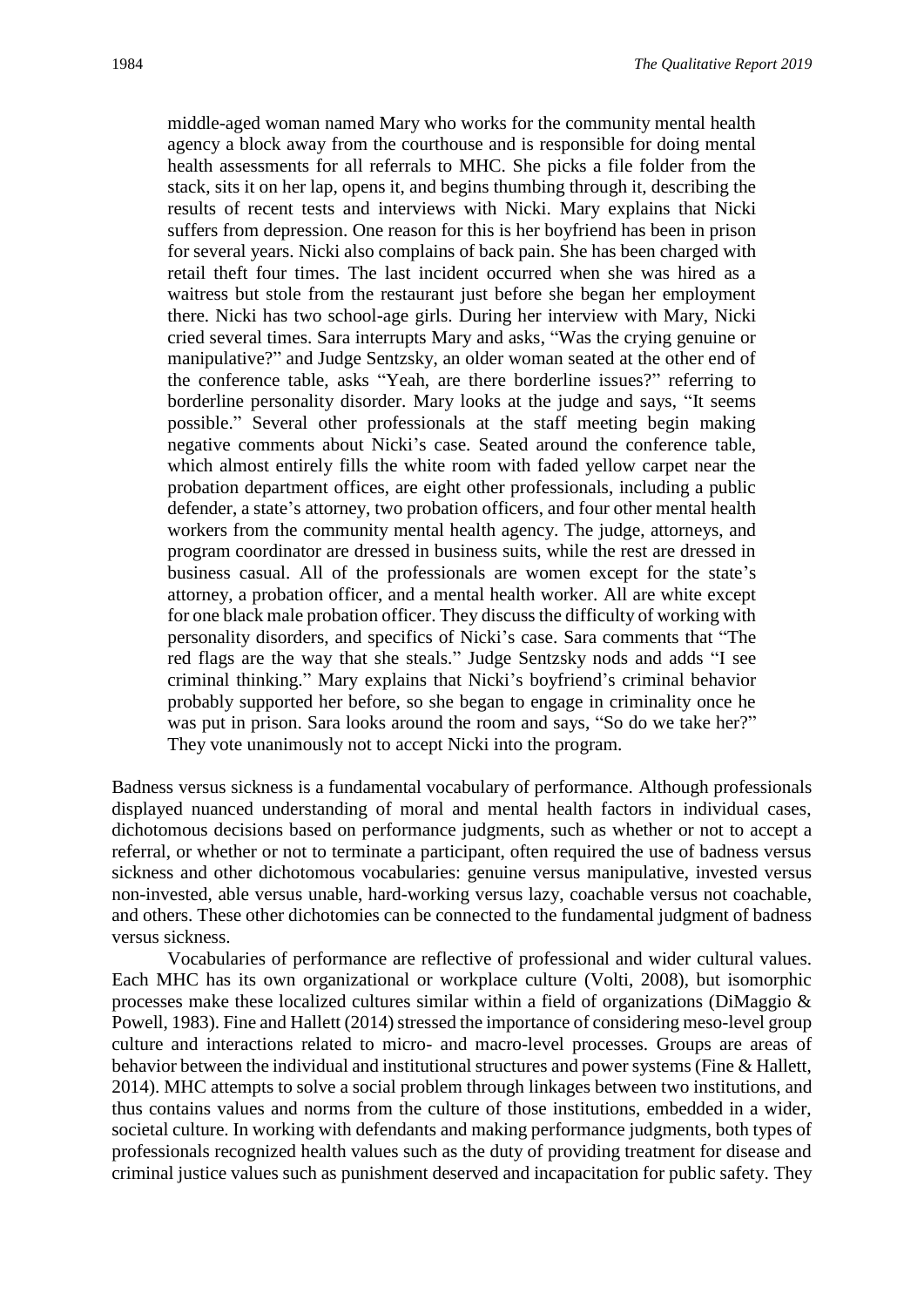also stressed white American traditional values (Sullivan, Henderson, Parent, & Winburn, 2018) such as working hard and being responsible for one's self.

**The MHC filter.** MHC professionals primarily understand participants and referrals in terms of performance in the program. In making performance judgments, professionals operate the MHC program as a filter by which a relatively large number of referrals are narrowed down to a small number of graduates. Screening occurs before defendants are referred and apply to MHC because basic requirements for participation are communicated to jail personnel, ASAs, and public defenders. Six of the programs accepted only a minority of referrals, with Gabriel County reporting less than one-fifth of referrals being accepted, and the Tandy court in Waters County reporting one-tenth being accepted. Lipsky (1980) described how public service workers interact with clients in ways that control their relationship and reinforce the power of workers. Lower courts and other agencies whose workers interact with the public have wide discretion over the allocation of sanctions. Professionals in MHC make decisions accepting referrals and sanctioning or terminating participants that dramatically impact punishment outcomes and distribution of mental health services. Such decisions are often informed by monitoring professionals who share a defendant's story and affect the others' opinions. MHCs have relatively low caseloads, allowing for individual-level service, unlike the street-level bureaucrats overwhelmed with clients that Lipsky (1980) describes. But such bureaucrats may be selective, choosing to distribute services to clients whom they believe are most likely to succeed with program goals (Lipsky, 1980). Professionals engaged in the referral process of MHC are focused on selecting those who are appropriate and likely to be successful in the program. Although some referrals may have other probationary options, especially those who can afford private counsel, many of the rejected are eventually incarcerated, having to receive mental health services, when available, while living within the walls of jail or prison.

As a participant interacts with professionals over time, they get to know the participant as an individual, develop opinions regarding her mental health and criminality, and make performance judgments. Such judgments lead to sanctioning decisions and, for those participants who are unable to comply with program requirements, unsuccessful termination. But other participants are judged to be doing well, leading to program graduation. Graduation from MHC culminates in an official ceremony during the MHC hearing, during which graduates make personal testimonies to an audience that often includes family members. These select participants become successful outcomes of MHC. Those participants who are unsuccessfully terminated from the MHC face conviction with incarceration or probation or may no longer require supervision if the judge determines a sufficient probationary period was already served.

#### **Discussion**

Erickson and Erickson (2008) argue that although both free will constructions of moral failure and disease constructions of the medical model are present in criminal court understandings of mental illness, ultimately the model of mental illness as moral failure prevails. Their argument somewhat fits my findings in that in Midwestern MHCs there is a moral element to the performance judgments of professionals whereby in some cases individuals are deemed non-deserving of help, criminal, or lazy while their treatment needs are relegated to other contexts. On the other hand, a high level of individualized treatment is provided to MHC participants, and many reported greatly benefiting from the program. The differences between the criminal justice and mental health perspectives did not cause confusion among professionals, as they shared each other's disciplinary language, while also sharing vocabularies of performance containing institutional and broader cultural values. They work to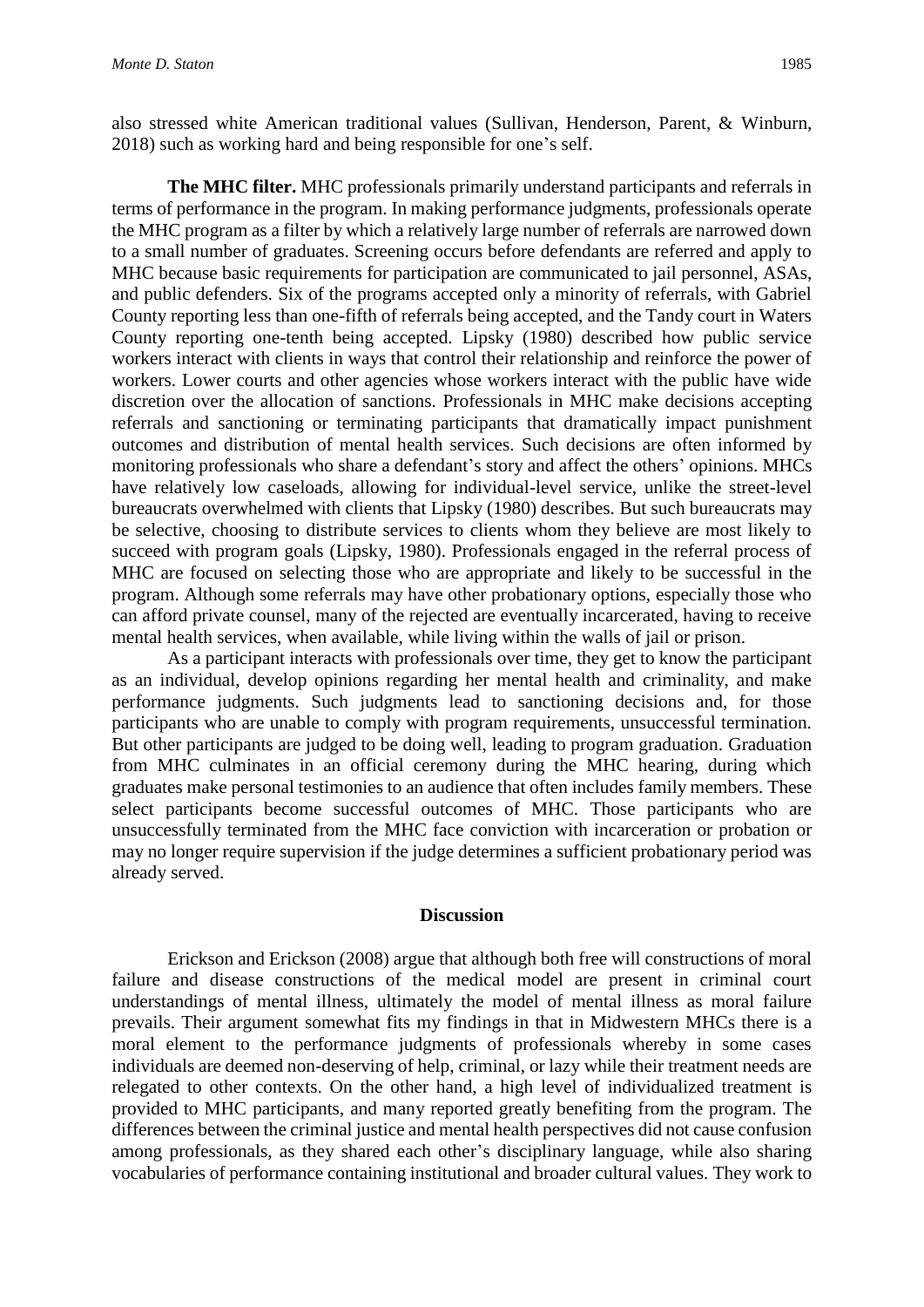meet program goals by selecting participants in need of mandated treatment and intensive criminal justice supervision who also display qualities suggesting that they are deserving of help and may complete the program successfully.

One finding of this study is that probation officers and social workers play a major role in how a given referral/participant fares in the program. They share the most time with the defendant and often gain the most information about her. They share this information and their opinions with other professionals, and this fundamentally impacts the collaborative process of judging performance. The role of the judge in relation to the defendant has been emphasized in MHC scholarship, but future research should focus on social workers and probation officers and their impactful relationships with defendants.

This study's major limitation is that the professional perspective is emphasized for reasons described above while the perspective and agency of defendants is relatively unexplored. Throughout the study I observed participants in hallways and the courtroom before and during hearings, and I also conducted 32 survey interviews with participants from three of the sites, asking questions about what they liked best and least about their respective programs. Participants I interviewed and observed tended to speak positively about MHC, but I was not allowed contact with jailed or hospitalized participants, thus the participants studied were weighted toward relatively non-problematic cases.

A major implication of the ethnographic analysis is that defendants with mental illness lack power and autonomy in MHC programming. Many referrals voluntarily seeking to participate in MHC are facing the alternative of incarceration and must be acceptable as determined by professionals for program entry. Defendants not accepted into the program have no ability to resist the decisions of the MHC professionals. Those who become MHC participants are mandated to adhere to program requirements, including treatment, medication, twelve-step meeting attendance, and other requirements, or face termination from the program and, for many, incarceration. A number of researchers criticize the idea that defendants referred to MHCs are voluntarily choosing to enter the programs (e.g., Redlich, Hoover, Summers, & Steadman, 2010; Seltzer, 2005; Stefan & Winick, 2005), and Hughes and Peak (2013) are critical of how MHCs mandate medication and treatment with no participant choice. Kelly (2015) advocates changing the basic structure of MHC so that the staff meeting is not held behind closed doors with only professionals, but instead is held with the participant in attendance and included in decision-making regarding treatment planning. This structural change would enhance voluntariness and decrease coerciveness in MHC operations.

Another implication of the ethnographic analysis is that a group of severely mentally ill defendants who may be diverted out of criminal justice contexts are not diverted by MHC because they cannot perform for reasons such as displaying a poor attitude or being too disorganized to regularly attend hearings and appointments. Using an estimate of 16% of jail and prison inmates being severely mentally ill (Castellano & Anderson, 2013), Midwestern MHCs served only 3% of such inmates in the eight county jails and state prison population. Programs designed to divert PSMI from incarceration should not be designed so as to exclude persons who are judged to be too disabled. Inclusiveness, the concern for the welfare of all members of a population, is an important social justice value present in public health ethics (Lee, 2012). MHC programs do seem to help those persons who are able to participate in them, and almost all of the participants I interviewed claimed that they had been helped. But in terms of social justice values, the programs must be evaluated not only in terms of success with their participants, but also in terms of the entire population of PSMI in the community, and the entire subset of this population who are arrested and enter the criminal justice system. MHC programs consume limited mental health resources but are too selective to serve the large majority of PSMI ensnared in criminal justice systems.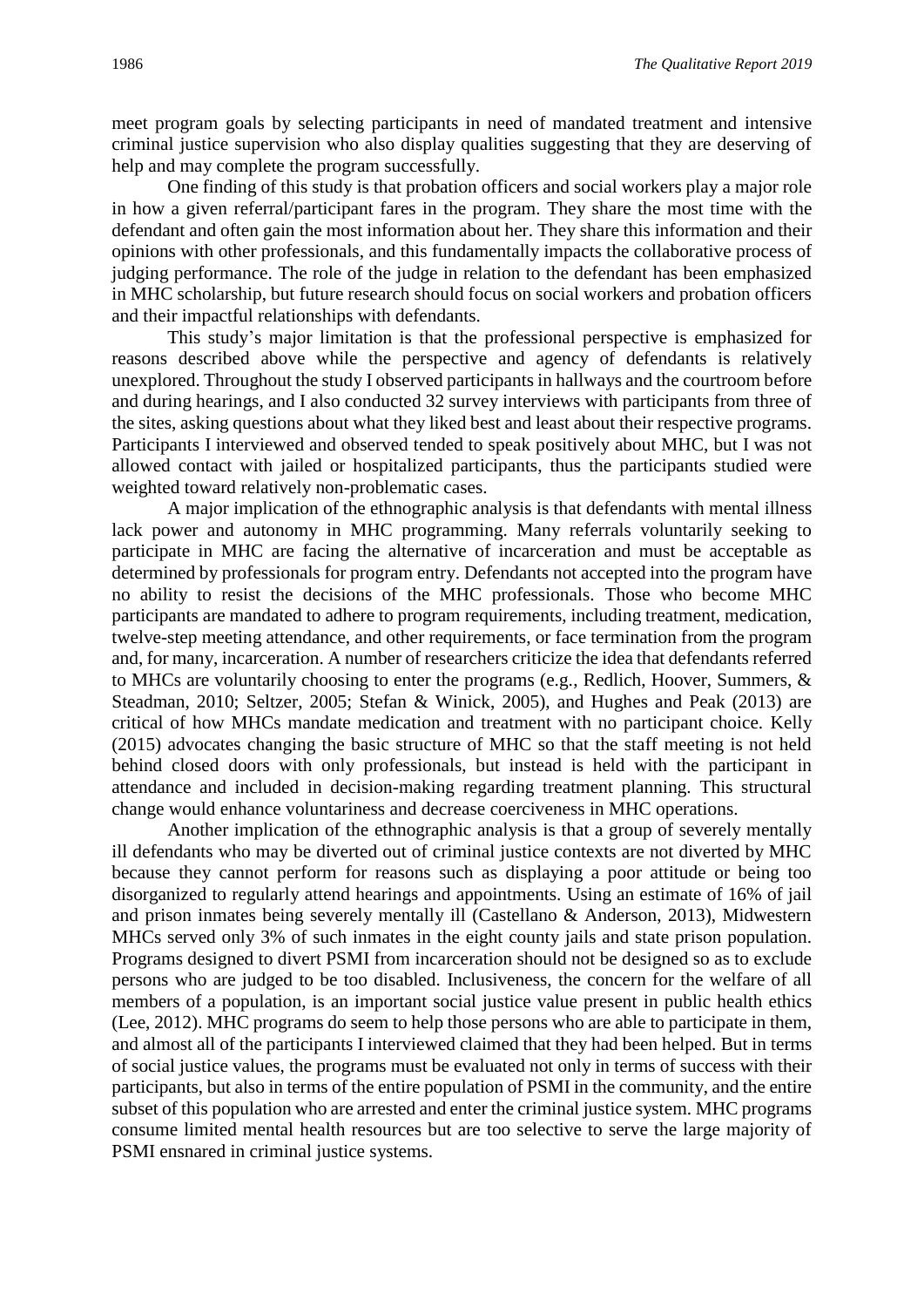#### **References**

- Abbott, A. (1988). *The system of the professions*. London, UK: University of Chicago Press.
- Berg, B. L. (2009). *Qualitative research methods for the social sciences* (7<sup>th</sup> ed.). Boston, MA: Allyn and Bacon.
- Berman, G., & Feinblatt, J. (2005). *Good courts: The case for problem-solving justice.* New York, NY: The New Press.
- Burns, P. J., Hiday, V. A., & Ray, B. (2013). Court effectiveness 2 years postexit of a recently established mental health court. *American Behavioral Scientist, 57,* 189-208.
- Butts, J. A. (2001). Introduction: Problem-solving courts. *Law and Policy, 23,* 121-124.
- Castellano, U., & Anderson, L. (2013). Mental health courts in America: Promise and challenges. *American Behavioral Scientist*, *57,* 163-173.
- Conrad. P., & Schneider, J. W. (1992). *Deviance and medicalization: From badness to sickness.* Philadelphia, PA: Temple University Press.
- DiMaggio, P. J., & Powell, W. W. (1983). The iron cage revisited: Institutional isomorphism and collective rationality in organizational fields. *American Sociological Review,* 48, 147-160.
- Dunn, J. L. (2010). Vocabularies of victimization: Toward explaining the deviant victim. *Deviant Behavior, 31,* 159–183.
- Emerson, R., Fretz, R., & Shaw, L. (1995). *Writing ethnographic fieldnotes.* Chicago, IL: University of Chicago Press.
- Erickson, P. E., & Erickson, S. K. (2008). *Crime, punishment, and mental illness.* New Brunswick, NJ: Rutgers University Press.
- Fine, G. A., & Hallett, T. (2014). Group cultures and the everyday life of organizations: Interaction orders and meso-analysis. *Organization Studies, 35,* 1773-1792.
- French, L. (1987). Victimization of the mentally ill: An unintended consequence of deinstitutionalization. *Social Work, 32,* 502-505.
- Gallagher, M., Skubby, D., Bonfine, N., Munetz, M. R., & Teller, J. L. S. (2011). Recognition and understanding of goals and roles: The key internal features of mental health court teams. *International Journal of Law and Psychiatry, 34*, 406-413.
- Goffman, E. (1956). The nature of deference and demeanor. *American Anthropologist, 58,* 473- 502.
- Goffman, E. (1959). *The presentation of self in everyday life.* New York, NY: Doubleday.
- Goldkamp, J. S., & Irons-Guynn, C. (2000). *Emerging judicial strategies for the mentally ill in the criminal caseload: Mental health courts in Fort Lauderdale, Seattle, San Bernardino, and Anchorage* (Publication no. 182504). Washington, D.C.: US Department of Justice, Office of Justice Programs.
- Gubrium, J. F., Buckholdt, D. R., & Lynott, R. J. (1989). The descriptive tyranny of forms. In J. A. Holstein & G. Miller (Eds.), *Perspectives on social problems: A research annual, volume 1* (pp. 195-214)*.* Greenwich, CT: Jai Press, Inc.
- Hammersley, M., & Atkinson, P. (1995). *Ethnography: Principles and practice* (2<sup>nd</sup> ed.). New York, NY: Routledge.
- Hochschild, A. R. (1979). Emotion work, feeling rules, and social structure. *American Journal of Sociology, 85,* 551-575.
- Hughes, S., & Peak, T. (2013). A critical perspective on the role of psychotropic medications in mental health courts. *American Behavioral Scientist, 57,* 244-265.
- Kelly, M. M. (2015). Rehabilitation through empowerment: Adopting the consumerparticipation model for treatment planning in mental health courts. *Case Western Law Review, 66*, 581-607.
- Kiesler, C., McGuire, T., Mechanic, D., Hosher, L. R., Nelson, S. H., Newman, F. L., …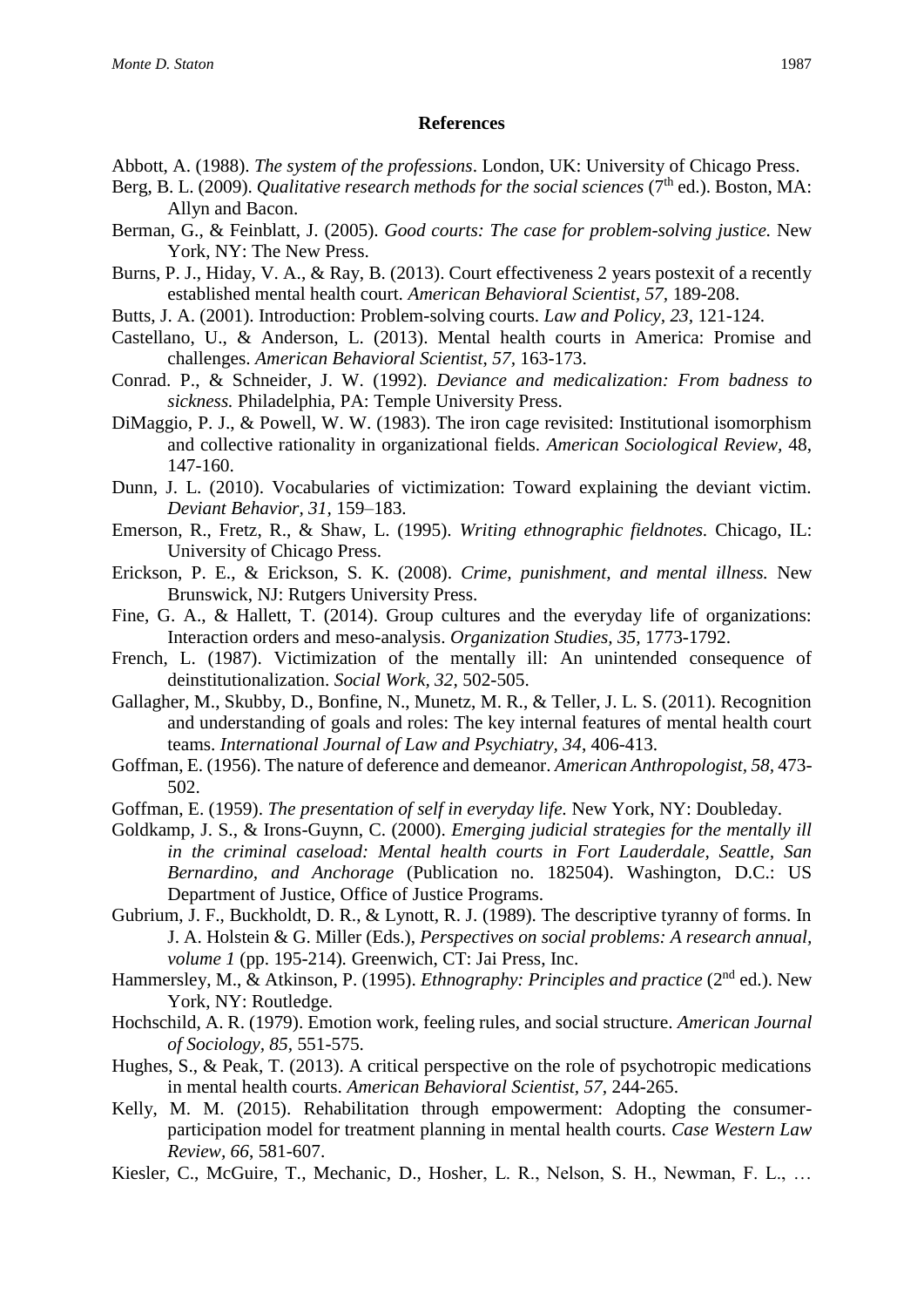Schulberg, H. C. (1983.) Federal mental health policy making: An assessment of deinstitutionalization. *American Psychologist, 38,* 1292-1297.

- Lipsky, M. (1980). *Street-level bureaucracy: Dilemmas of the individual in public services.* New York, NY: Russell Sage Foundation.
- Lee, L. M. (2012). Public health ethics theory: Review and path to convergence. *Journal of Law, Medicine, and Ethics, Spring*, 85-98.
- McNeil, D. E., & Binder, R. L. (2007). Effectiveness of a mental health court in reducing criminal recidivism and violence. *American Journal of Psychiatry, 164,* 1395-1403.
- Miller, J. & Johnson, D. C. (2009). *Problem-solving courts: A measure of justice*. New York, NY: Rowman and Littlefield Publishers, Inc.
- Nolan, J. L. (2001). *Reinventing justice: The American drug court movement.* Princeton, NJ: Princeton University Press.
- Redlich, A. D., Hoover, S., Summers, A., & Steadman, H. J. (2010). Enrollment in mental health courts: Voluntariness, knowingness, and adjudicative competence. *Law and Human Behavior, 34,* 91–104.
- Redlich, A. D., Steadman, H. J., Monahan, J., Petrila, J., & Griffin, P. A. (2005). The second generation of mental health courts. *Psychology, Public Policy, and Law, 11*, 527-538.
- Rudy, D. R. (1986). *Becoming alcoholic: Alcoholics Anonymous and the reality of alcoholism.* Carbondale, IL: Southern Illinois University Press.
- Sarteschi, C. M., Vaughn, M. G., & Kim, K. (2011). Assessing the effectiveness of mental health courts: A quantitative review. *Journal of Criminal Justice, 39,* 12-20.
- Seltzer, T. (2005). Mental health courts: A misguided attempt to address the criminal justice system's unfair treatment of people with mental illnesses. *Psychology, Public Policy, and Law, 11,* 527-538.
- Smith, D. E. (1990). *The conceptual practices of power: A feminist sociology of knowledge.* Boston, MA: Northeastern University Press.
- Smith, D. E. (2005). *Institutional ethnography: A sociology for people.* Lanham, MD: Alta Mira Press.
- Steadman, H. J. (1992). Boundary spanners: A key component for the effective interactions of the justice and mental health systems. *Law and Human Behavior, 16*, 75-87.
- Stefan, S., & Winick, B. J. (2005). A dialogue on mental health courts. *Psychology, Public Policy, and Law, 11,* 507-526.
- Strong, S. M., Rantala, R. R., & Kyckelhahn, T. (2016). *Census of problem-solving courts, 2012.* U.S. Department of Justice, Office of Justice Programs, Bureau of Justice Statistics (NCJ 249803). Retrieved from [https://www.bjs.gov/content/pub/pdf/cpsc12.pdf.](https://www.bjs.gov/content/pub/pdf/cpsc12.pdf)
- Sullivan, J. M., Henderson, M., Parent, T. W., & Winburn, J. (2018). African Americans and American values: Does South matter? *Social Science Quarterly, 99,* 330-340.
- Volti, R. (2008). *An introduction to the sociology of work and occupations.* Thomas Oaks, CA: Pine Forge Press.
- Warren, C. A. B., & Karner, T.X. (2010). *Discovering qualitative methods: Field research, interviews, and analysis* (2<sup>nd</sup> ed.). New York, NY: Oxford University Press.
- Wolff, N. (2002). Courts as therapeutic agents: Thinking past the novelty of mental health courts. *Journal of the American Academy of Psychiatry and the Law, 30,* 431–437.
- Wolff, N. (2017). Are mental health courts target efficient? *International Journal of Law and Psychiatry, 30,* 67–76.
- Wolff, N., Fabrikant, N., & Belenko, S. (2011). Mental health courts and their selection processes: Modeling variation for consistency. *Law and Human Behavior, 35,* 402– 412.